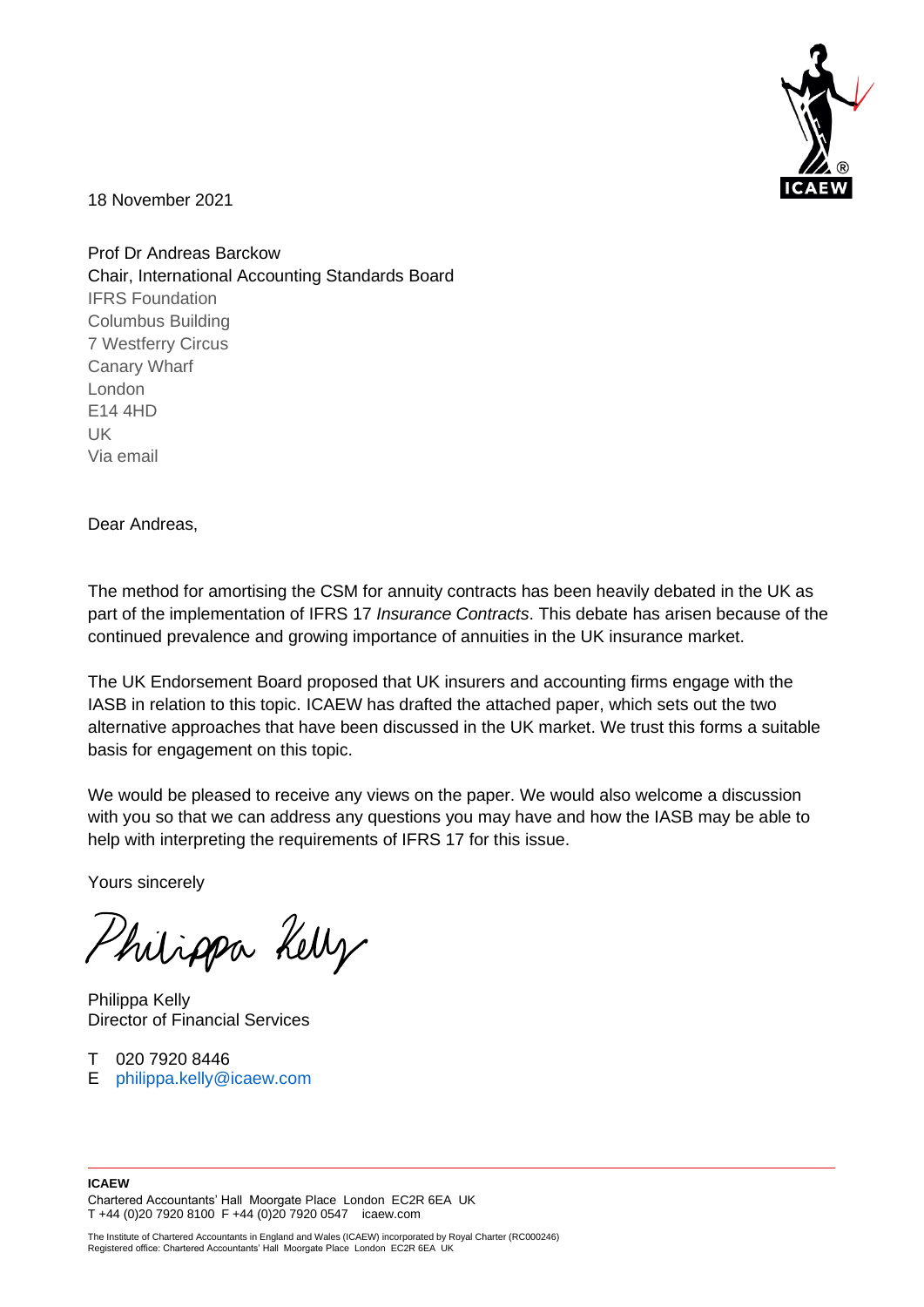# *Application of IFRS 17 to the interpretation of service and CSM amortisation methods for UK life-contingent annuities*

# **EXECUTIVE SUMMARY**

This paper seeks views from the IASB regarding the interpretation of IFRS 17 with respect to the service provided by a life contingent annuity and the application of IFRS 17 principles for recognising that service through the release of the contractual service margin ('CSM'). The paper presents two possible interpretations and seeks views on whether both are acceptable interpretations of the principles of IFRS 17.

The ICAEW is particularly interested in the question because annuities are by far the most significant source of growth for business presented in accordance with IFRS 17 for UK life insurers. The method for releasing the CSM is fundamental to the recognition of revenue under IFRS 17 for these contracts. There are concerns from some commentators that revenue recognition will not reflect the commercial model for annuities, which has led to the development of one of the approaches described in this paper.

Under IFRS 4, most entities have recognised a gain when annuities have been issued, a practice which is prohibited under IFRS 17. The degree of initial gain recognised under IFRS 4 depends on several factors, including the level of prudence applied by the entity to the measurement of the liability. It should be noted that neither of the approaches described in this paper results in an initial gain and the fulfilment cash flows are measured consistently under both approaches. In both interpretations, the CSM is released over the lifetime of the contract.

The differences in interpretation relate to different views on the service that is provided and this in turn results in a difference in the approach to releasing the CSM and revenue recognition. Some consider that service is represented by the benefits and commitments made by the insurer to the policyholder as described in the policyholder documentation described in section 2 of this paper. Others consider the payments made to the policyholder are the relevant measure of service under IFRS 17.

The paper seeks to establish the technical requirements in IFRS 17 that support the principle of recognition of CSM in line with service provided to policyholders. It also references the various papers prepared by the IASB staff for the TRG related to the CSM.

It then presents the two interpretations, together with an example and some analysis from the proponents of the two interpretations. It also includes a section on the relevance to deferred annuities. It also notes there may be other contracts which have similar features to annuities and considers whether both interpretations also result in an appropriate pattern of CSM recognition for these contracts.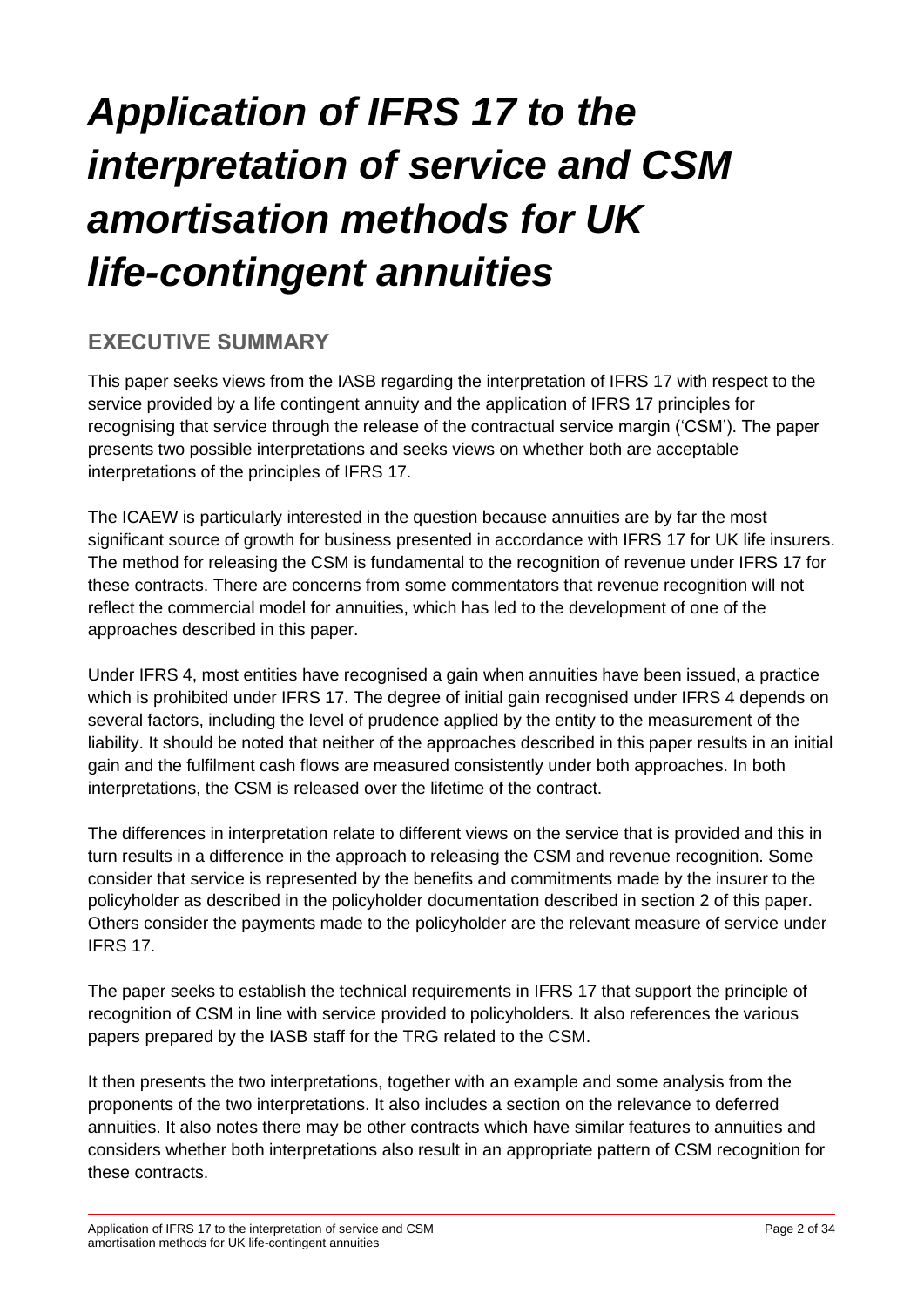# **1. THE UK ANNUITY MARKET AND WHY THIS ISSUE IS PREVALENT IN THE UK**

Within the UK insurance market, annuity contracts, specifically the bulk purchase annuity market is the main growth area for life insurance business within the scope of IFRS 17. Bulk purchase annuities (BPAs) is the term used to refer to defined benefit pension schemes which are parcelled up and sold to large insurers to manage the risk such that the beneficiaries of the scheme receive their pension payments when they fall due for as long as they live. This enables UK employers with significant pension liabilities to pass the liability for paying pensions to insurers who will contract to manage the risk on behalf of the trustees of the pension scheme. The fact that a BPA contract transfers the risk associated with defined benefit pension scheme liabilities means there are typically complex and varying terms with the contract, all of which are transferred to the insurer to manage. This has a positive impact on UK economic growth as it enables businesses to de-risk their balance sheet by passing the management of pension liabilities to the insurance industry and focus on growing their business. Transactions during 2020 totalled c£30bn and are forecast to average over £40bn a year up to 2030. Almost £150bn has been written by eight market participants over the period 2009 to mid-2020.

Given the prevalence and the long duration of annuities, particularly BPAs where a typical annual cohort of contracts will take up to 70 years before all the profit is recognised, the CSM amortisation profile significantly impacts the timing of profit recognition under IFRS 17.

Below is a summary of estimated financial information on the size of the UK annuity market:

#### **Individual annuities**

The individual annuity market is mature and in recent years has declined, due largely to pensions freedoms introduced by the 2014 Pensions Reform Act. For example, in a 2018 report, PwC noted that new individual annuities sold in the UK declined by 78% between 2013 and 2016. Nevertheless, due to the size of the back book, this remains a major business. FCA information shows that new business was provided by roughly 20 entities, though business is now concentrated in only five main insurance groups. Assets under management backing annuity liabilities amount to some £300 billion.

### **Bulk purchase annuities**

By contrast, the BPA business is increasing in significance and is the main growth area within the UK insurance market. BPA transactions amounted to £31.6bn in 2020, as reported by PensionAge, and Hymans Robertson report that almost £150bn BPA business has been written by eight market participants in the period 2009 to 2020. Hymans Robertson forecast BPA transactions to average around £40bn per year up to 2030. Although declining after 2030, their forecast shows continued high levels of BPA transactions up to 2040 (average over £20bn p.a.).

The level of transactions is driven by pension schemes' de-risking strategies and buy-outs resulting from sponsor insolvencies. Annuities are long term business, with typical duration of a single annual cohort of immediate annuities being 40 years. For BPA cohorts which typically include deferred annuities the duration of an annual cohort is typically 70 years. Average duration in the BPA market is longer, as members are typically younger and a significant proportion of lives insured are in the deferred phase (ie, in the phase before retirement).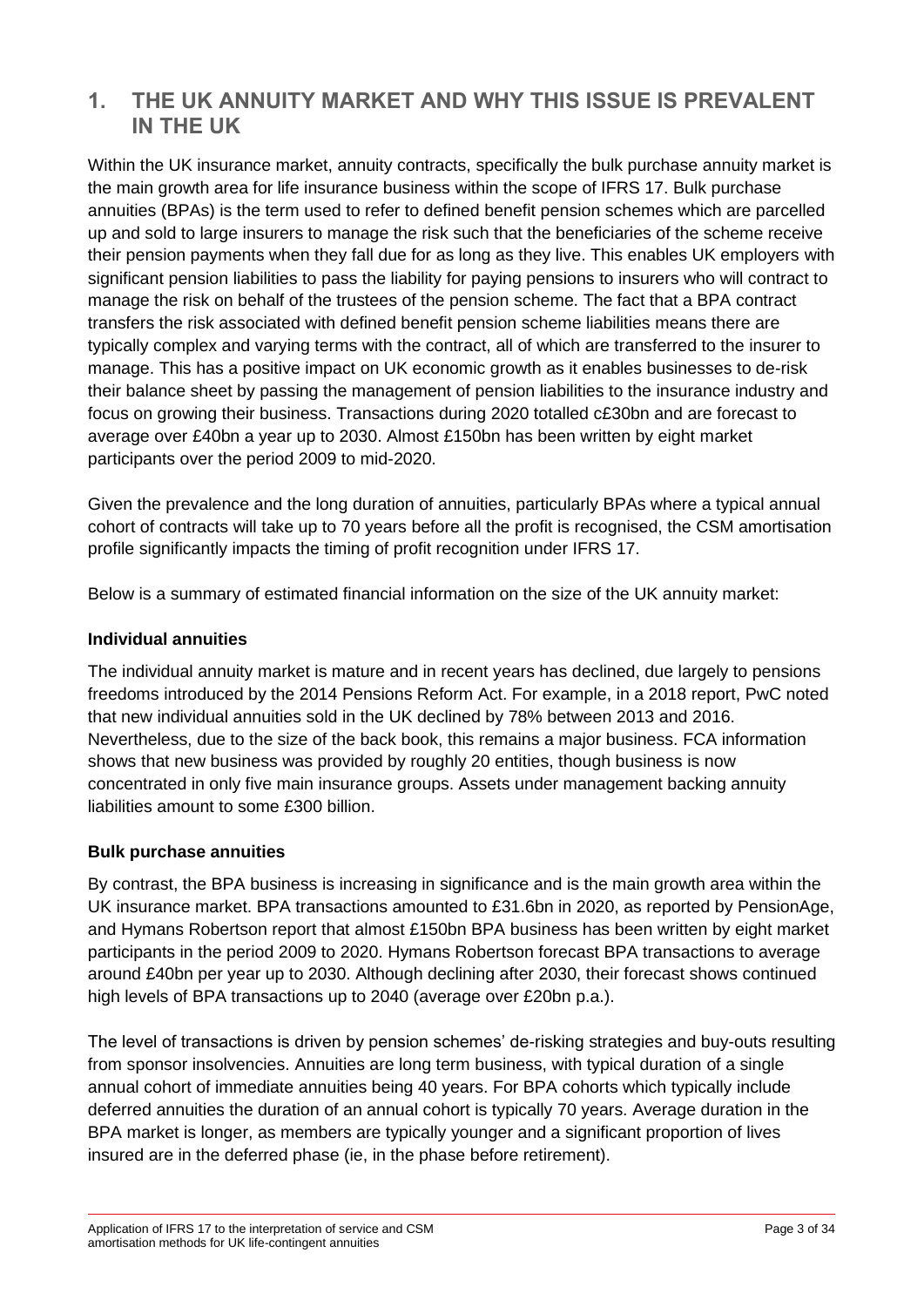Discussions by the UK Endorsement Board with standard setters in Canada and Australia and our review of EFRAG's Final Endorsement Advice indicate that the allocation of CSM for annuities is a particular UK concern. It was not a focus area for EFRAG and is not a significant topic of current debate in Canada or Australia, although we understand annuities are prevalent in those markets. These jurisdictions are seeing an increase in BPAs, though not on the scale observed in the UK.

## **The service provided by a life contingent annuity contract**

Since pension freedom was introduced in the UK in 2015, individual policyholders are able to choose from several options at retirement. All of them, except for annuities, are investment options that could result in the policyholder running out of money if they live longer than expected. The uncertain future event that creates insurance risk in an annuity contract is the uncertainty over how long the policyholder will survive. The benefit of an annuity is that it provides a guaranteed income for life, however long that life is. Therefore, in opting for an annuity when alternative investment options are available, the policyholder is choosing to buy protection against the uncertainty of how long they will survive, ie, the benefit to the policyholder is longevity protection.

A review of policyholder documentation and UK Financial Conduct Authority guidance sets out the key terms of a life contingent annuity contract, which are:

- A promise to pay the policyholder a guaranteed income for the rest of their life;
- The choice to include payment of income to a dependent when the policyholder dies;
- The fact that this is a once-and-for-all decision for the individual policyholder regarding their future income needs for the remainder of their life, subject to any guarantees<sup>1</sup> (typically 5 or 10 years) explicitly stated in the contract;
- There is no possibility to cancel or surrender the contract and there is no return of premium on death.

# **Individual annuities and bulk purchase annuity contracts**

The service provided by an individual annuity contract is consistent with the service provided by bulk purchase annuity contracts, where the policyholder is a pension scheme trustee that transfers the whole or tranches of its pension liabilities to an insurer. The statement of facts provided to the policyholder states that the product is designed to de-risk a pension scheme by purchasing cover for longevity, investment and inflation risk. ie, the benefit of the annuity to those trustees is laying off the risks around investment, inflation and longevity that could otherwise impact their ability to meet the future income stream obligation to their pensioners. The investment risk and inflation risk are both financial risks, it is the transfer of the longevity risk that makes annuity contracts insurance contracts.

Bulk purchase annuities may include a deferral of payments where they include pension scheme members who are yet to retire. The benefit to the trustees of insurance is present in this deferred phase and will also reflect options the policyholder has in terms of how benefits will be realised (eg, transfer out / lump sum benefits etc).

<sup>1</sup> Contracts may contain a feature that will pay out a fixed amount if the policyholder dies during a specified period at the start of the pay-out phase.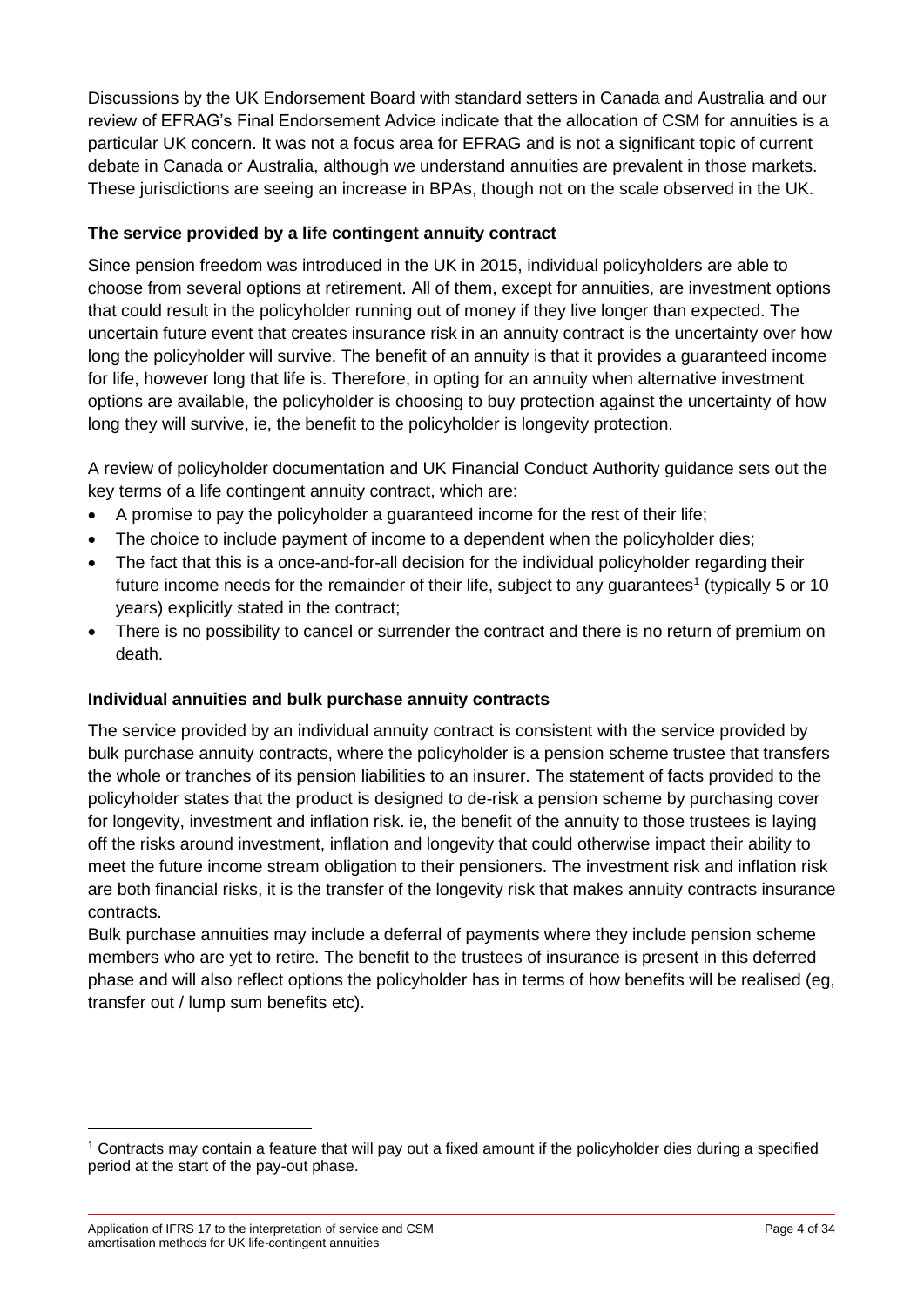# **2. TECHNICAL REQUIREMENTS OF IFRS 17**

Under IFRS 17, an amount of the CSM for a group of insurance contracts is recognised in profit or loss in each period to reflect the profit earned for insurance contract services provided under the group of insurance contracts in that period. The amount is determined by reference to the coverage units in the group, which are defined as 'the quantity of insurance contract services provided by the contracts in the group, determined by considering for each contract the quantity of the benefits provided under a contract and its expected coverage period'.

The appendix provides more information about how the CSM is recognised in profit or loss, including relevant references from the standard, the basis for conclusions and TRG papers.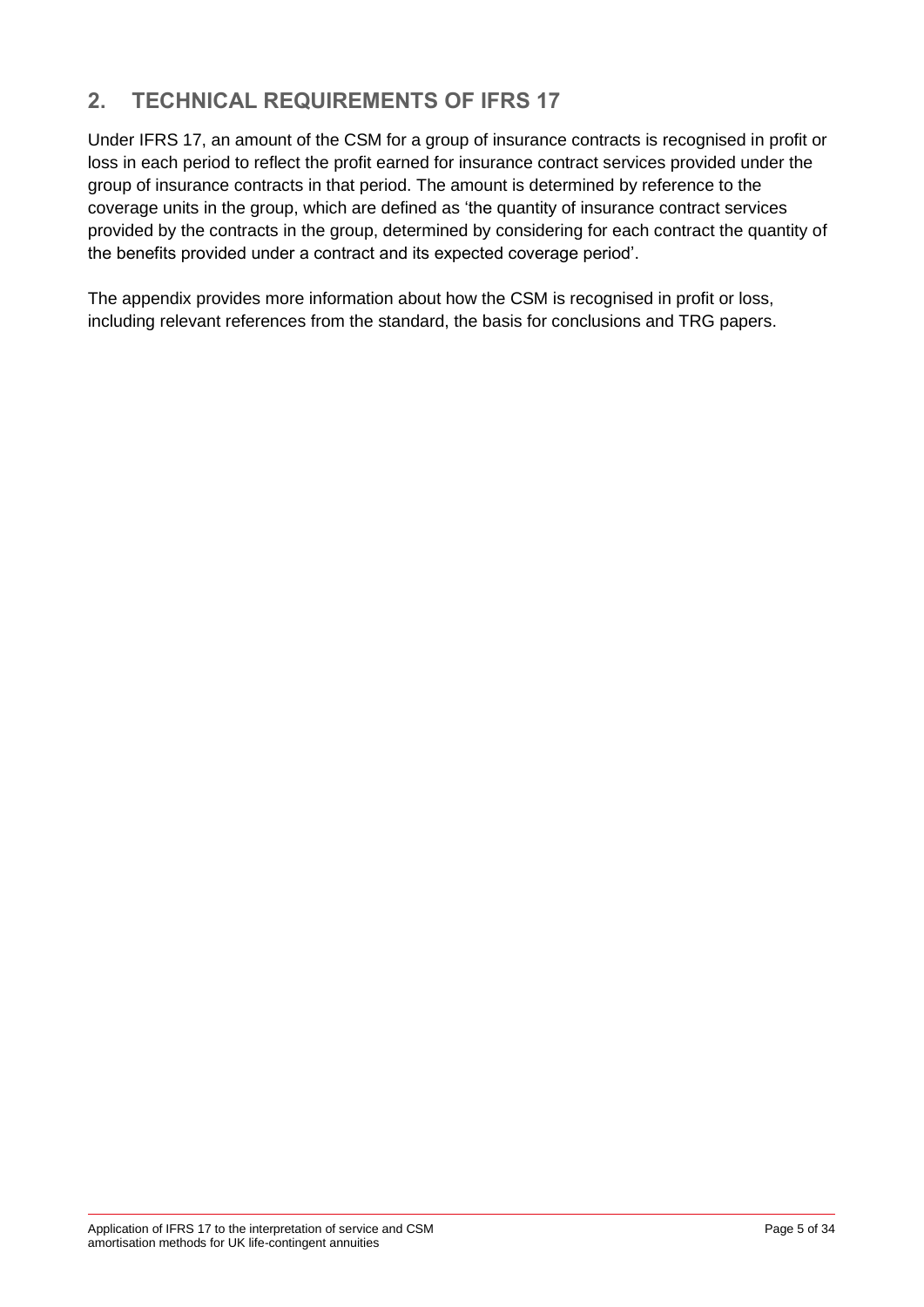# **3. IMPLEMENTATION QUESTION AND ANALYSIS OF APPROACHES**

# **Background**

The method for releasing the CSM for annuities has been a key question In the UK market, given their importance to insurers issuing these contracts. This included considering the deferred phase prior to the issue of the amendments to the standard in June 2020, which included changes related to the recognition of an investment return service and the inclusion of expenses incurred to enhance benefits.

The ICAEW has also been considering the application of IFRS 17 in the context of life-contingent immediate annuity contracts. Two views have developed regarding the interpretation of the services provided in each period to the policyholder and the resulting approach to release the CSM to reflect the service provided.

The first method of CSM allocation, presented as Approach A in this paper, is consistent with the IASB staff comments provided in example 12 in the agenda paper 5 of the May 2018 TRG meeting. The second method, presented as Approach B in this paper, was not considered in example 12 and hence we would like to obtain more clarity as to whether it also represents a permissible interpretation of the principles of IFRS 17.

#### **Implementation question**

Are both Approach A and Approach B permissible interpretations of IFRS 17 to support the principle in IFRS 17 to release the CSM in line with the service provided to the policyholder?

### **Fact pattern**

The following fact pattern and example forms the basis of the analysis of the two approaches. A life-contingent immediate annuity contract is issued at the beginning of Year 1 that pays out a fixed periodic (annual) benefit of currency units (CU) 1,000 each year until the annuitant dies. Key characteristics of the contract which are relevant for the analysis are:

- The contract provides the policyholder with a quaranteed income for life.
- Payment of the premium is a once and for all decision, after the cooling off period of 90 days there is no opportunity for the policyholder to seek any refund of premium.
- On death of the policyholder all payments cease, and the insurer has no further obligation under the contract including to return any premium.
- The periodic annuity benefit payments are made annually in advance; if the policyholder dies part way through a period there will be no attempt to recover any portion of the last payment made.
- Inflation is ignored, for simplicity.
- The contract provides an immediate annuity, so there is no deferral or accumulation period before the annuity starts. The amount of the annuity payments is determined based on the amount of premium paid.
- There is no guarantee period where the policyholder's dependants would continue to receive income from the annuity even if the policyholder dies.
- The contract can provide other services e.g., death benefit, protection for spouses and dependents, but these are ignored for simplicity.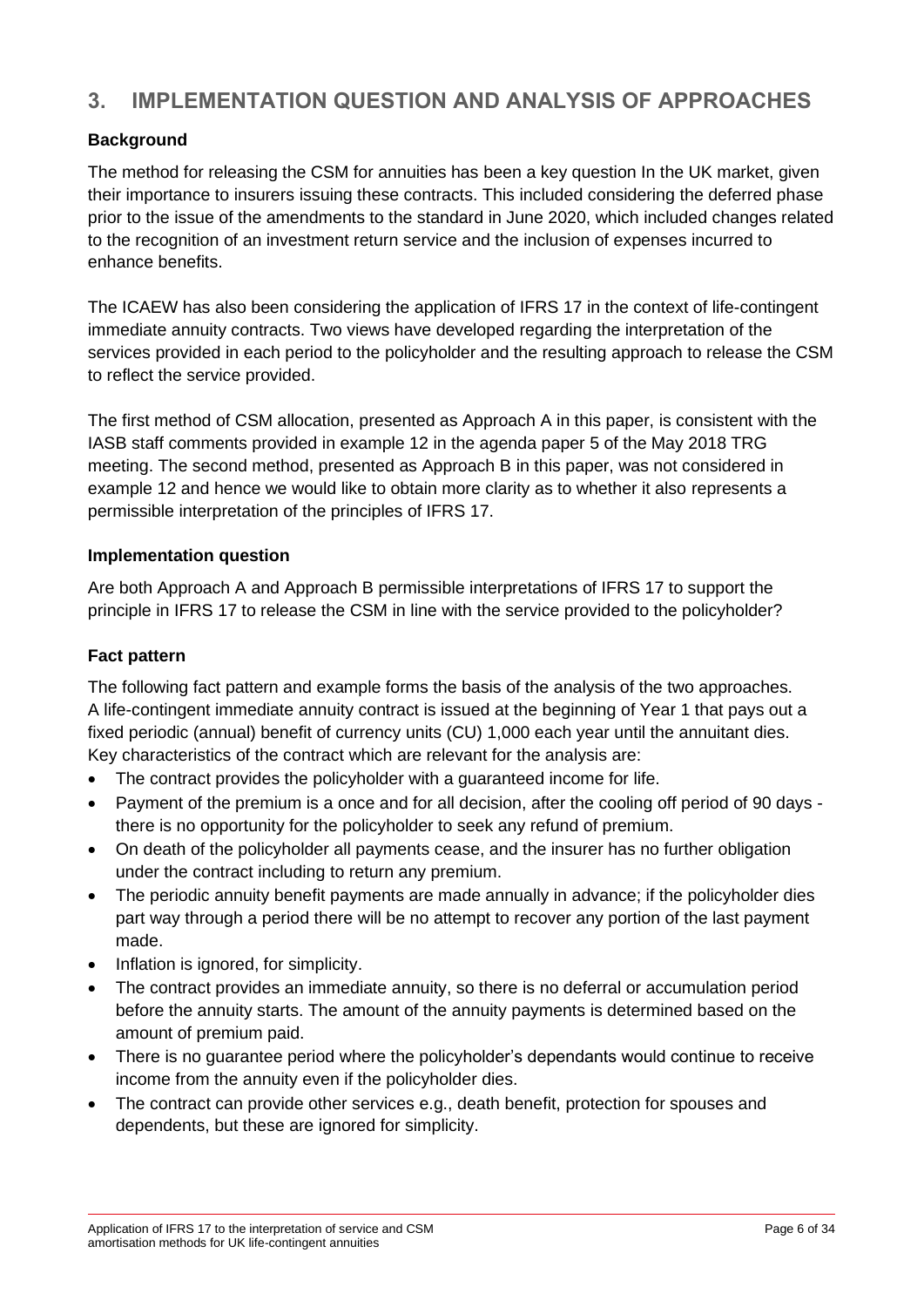#### **Analysis of views**

**Approach A – The CSM allocation is determined based on the periodic benefit payable in each period that services are provided.**

Under this method, the periodic benefit payable represents the quantity of benefits provided under the contract for each discrete insured event (policyholder's survival to the point of payment of a claim) and reflects both the maximum amount that a policyholder could validly claim in each period if an insured event occurs and the maximum contractual cover in each period.

Proponents of this approach believe that an annuity contract has a series of insured events, being survival to future points in time that valid claims can be made by the policyholder under the contract. A key feature of the contract is that the policyholder needs to remain alive up to each point in time in order to claim from the insurer the contractually agreed annuity payment (e.g., survive in year 1 to receive the annuity payment at the start of year 2, the same for year 2 and so on for the duration of the policyholder's life). Consequently, the insurance coverage and the service provided to the policyholder in each period is represented by the periodic payments that the policyholder receives for surviving each period. These periodic annuity payments are consistent with the notion of the maximum amount that a policyholder could validly claim in each period if an insured event occurs and the maximum contractual cover in each period because the policyholder would not have access to any other amounts in the period that the insured event occurred beyond the periodic annuity pay-out.

The interpretation that the periodic annuity benefit payable represents an acceptable method to determine the quantity of services provided in each period for a life-contingent annuity contract was supported by the IASB Staff view reported in example 12 in the May 2018 TRG paper (Agenda Paper 05, par.B46(b)).

#### *Example 1 – Illustration of Approach A*

The application of the CSM allocation approach under Approach A can be illustrated in the following example. Consider an annuity with an annual benefit of CU1,000 in a group with an expected duration of 40 years. The probability of survival for each period is depicted in the tables below (and in more details in the spreadsheet attached in the appendix) and the discount rate is 3% for the whole duration. CSM is assumed to be CU100 at initial recognition which is the start of year 1. In both example 1 and 2, the coverage units are discounted for the time value of money.

| Year(s) $1$                              | $\mathbf{1}$ | $\overline{2}$ | 3      | 4      | 5      | $6 - 10$ | $11 - 15$ | $16 - 20$ | $21 - 30$ | $31 - 40$ |        |
|------------------------------------------|--------------|----------------|--------|--------|--------|----------|-----------|-----------|-----------|-----------|--------|
| Annual Payment                           | 1,000        | 1,000          | 1,000  | 1,000  | 1,000  | 5,000    | 5,000     | 5,000     | 10,000    | 10,000    |        |
| Discount Factor <sup>2</sup>             | 97.1%        | 94.3%          | 91.5%  | 88.8%  | 86.3%  | 79.0%    | 68.2%     | 58.8%     | 47.2%     | 35.1%     |        |
| Probability of Survival <sup>3</sup>     | 99.0%        | 97.9%          | 96.7%  | 95.4%  | 94.0%  | 89.0%    | 77.9%     | 62.8%     | 34.6%     | 5.9%      |        |
| PV of Annual Payments                    | 14,786       | 14,210         | 13,628 | 13,040 | 12,449 | 53,289   | 38,544    | 24,905    | 19,399    | 1,844     |        |
| (A) Current service                      | 990          | 979            | 967    | 954    | 940    | 4,449    | 3,894     | 3,139     | 3,459     | 587       |        |
| (B) Current + future<br>service          | 14,786       | 14,210         | 13,628 | 13,040 | 12,449 | 53,289   | 38,544    | 24,905    | 19,399    | 1,844     |        |
| CSM amortisation factor<br>$[(A)/(B)]^4$ | 6.7%         | 6.9%           | 7.1%   | 7.3%   | 7.6%   | 8.4%     | 10.2%     | 12.7%     | 19.3%     | 45.5%     |        |
|                                          |              |                |        |        |        |          |           |           |           |           |        |
| Opening CSM                              | 100.0        | 96.1           | 92.2   | 88.2   | 84.2   | 80.2     | 60.0      | 40.7      | 23.9      | 3.7       | Total  |
| Interest accretion                       | 3.0          | 2.9            | 2.8    | 2.6    | 2.5    | 10.8     | 7.8       | 5.1       | 3.9       | 0.4       | 42     |
| CSM Amortisation <sup>5</sup>            | $-6.9$       | $-6.8$         | $-6.7$ | $-6.6$ | $-6.6$ | $-31.0$  | $-27.1$   | $-21.9$   | $-24.1$   | $-4.1$    | $-142$ |
| Closing CSM                              | 96.1         | 92.2           | 88.2   | 84.2   | 80.2   | 60.0     | 40.7      | 23.9      | 3.7       | 0.0       |        |

**Approach A - Periodic benefit payable method**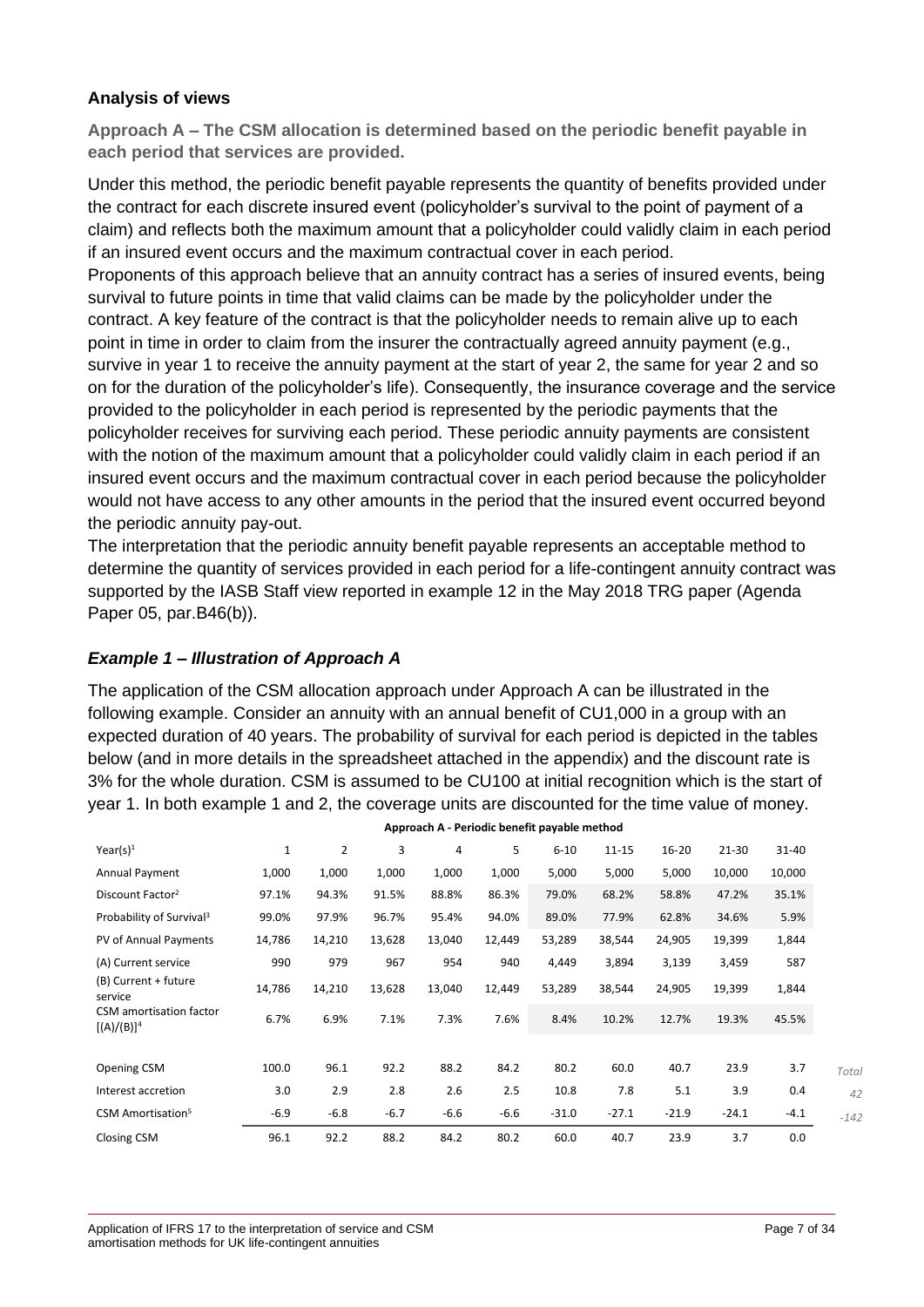Notes:

<sup>1</sup> Information for years 6-20 is presented in buckets of 5 years. Information for years 21-40 is presented in buckets of 10 years as the financial impact of the CSM amortisation considerably reduces in the second half of the annuity pay-out period.

<sup>2</sup> The discount factor from year 6 onwards reflects the average discount factor for the respective periods.

<sup>3</sup> The probability of survival from year 6 onwards reflects average probability for the respective periods.

<sup>4</sup> The CSM amortisation factor from year 6 onwards reflects the average CSM amortisation factor for the respective periods.

<sup>5</sup> The CSM amortisation for the year buckets presented after Year 5 reflects the sum of the CSM amortisation for each year within the period band applying the CSM amortisation factor in each respective year.

The example does not show the risk adjustment or premiums for simplicity.

Following the requirements in IFRS 17 B119 paras a) to c):

- 1. Identifying the coverage units. In this example, the quantity of insurance contract services is 14,786, which is the expected value of the amount to be paid to policyholders of the group over its duration. It is the present value of the annual payments of 1,000 per year for 40 years, adjusted for expected deaths each period. This equates to coverage units of 14,786 also.
- 2. Allocate the CSM at the end of the period equally to each coverage unit provided in the current period and expected to be provided in the future. So, for period 1, 990 coverage units are provided (being the annual payment of 1,000 adjusted for expected survival in the period of 99%) in the period and there are 13,786 left to be provided.
- 3. Recognise in P&L, the amount allocated to coverage units in the period. So, for period 1, the CSM amortisation is 990 divided by 14,786 multiplied by 103 (being the starting CSM with interest accreted for one year at  $3\%$  = 6.9.

This method equates the quantity of insurance contract services in the accounting period to the amounts that are paid in the period. Thus, the quantity of benefits agrees to the present value of the total expected amount that will be paid to the policyholders in the group of contracts. This method is consistent with the concepts that coverage units are linked to the maximum amount payable in the period (that is 1,000 multiplied by the probability of survival in the example above) and the amount that may be claimed in the period (again being 1,000 multiplied by the probability of survival).

The above method of CSM amortisation is consistent with how proponents of Approach A perceive the service delivered in each period under the contract, which is considered to reflect a series of insured events and coverage for each insured event is provided in each period in which a valid claim can be made. Hence linking the coverage units to the payments is consistent with the transfer of services in the period being equivalent to the annuity payments the policyholder receives.

The quantity of benefits (and the coverage units) for each contract is the sum of the annuity payments that are expected to be paid to the policyholder. A consequence of this method is that the amount of CSM amortised in a period equates to the proportion of the total payments that is received by the policyholders in that period, after allowing for the probability of survival.

This approach is believed to be consistent with the IASB Staff Approach As presented in Example 12 in the May 2018 TRG paper.

**Proponents of Approach B** believe this interpretation is consequential of how the proponents of Approach A perceive the insured event and the emergence of service as a series of discrete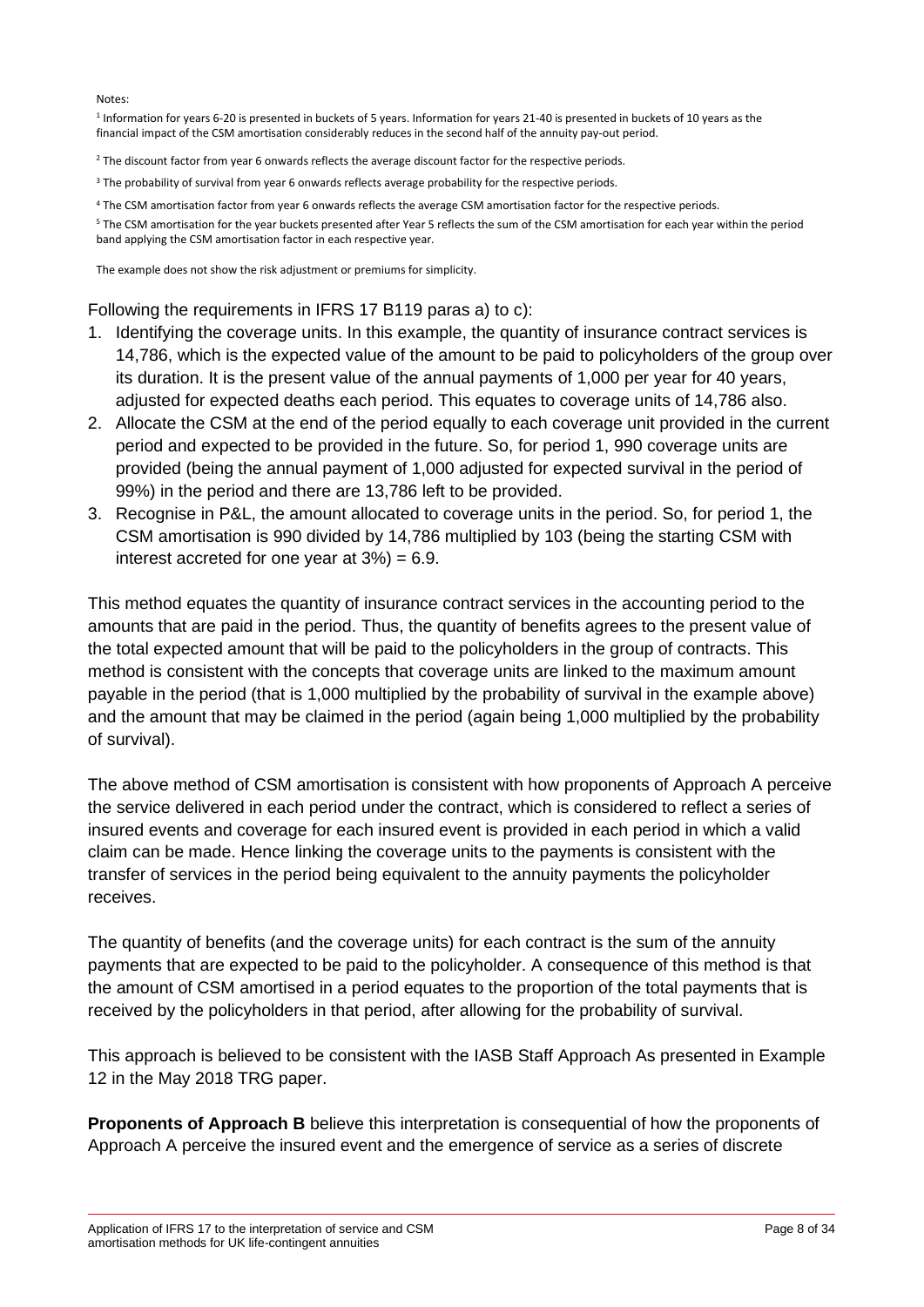insured events and coverages as opposed to the survival risk being continuous throughout the contract. They would therefore argue that Approach A attributes no benefits to insured events which enhance the expected total lifetime benefits to the policyholder in periods that do not trigger an immediate payment. This element of service has commercial substance to the policyholder and reflects the stand-ready obligation from the insurer to the policyholder throughout the coverage period.

They believe the interpretation under Approach A fails to recognise the fact that the policyholder has exchanged premiums for insurance against the risk of surviving for an unexpected period of time and the value the policyholder continues to obtain from the contract as long as the policyholder lives is continued insurance against the risk of their savings pot not lasting during retirement

They believe there is commercial substance in this service and that this service is clearly perceived by the policyholder by the continued access to the future stream of annuity payments that would cover the survival risk over their lifetime. The periodic annuity benefit fails to accurately capture that transfer of service in the form of continuous insurance coverage to the policyholder for as long as they survive their contract.

**Approach B – The service in a period is based on the value to the policyholder of surviving to the end of the period which includes both the annuity payment in the period as well as the continued access to receive a continuous stream of future payments for as long as the policyholder survives aligned to the description within policyholder documentation as set out in section 2.** 

This reflects the insured risk under the contract (i.e. the risk of living longer than expected or longer than the policyholder's savings lasts and the policyholder having insufficient funds to cover their living costs for the remainder of their life).The CSM allocation is determined based on a quantity of benefits that is represented by the present value of all future payments under the contract and is consistent with the method based on expected cash flows noted in the May 2018 TRG meeting. Proponents of Approach B believe that the policyholder is seeking to achieve financial security for the remainder of their life.

The development of Approach B has arisen as financial analysis of the impact of IFRS 17 has developed through the implementation process and identified that CSM allocation based on Approach A results in a very significant deferral of CSM recognition that is not evident from simple examples. In particular the simpler Approach A (based on annuity payments each period) does not reflect the key service which differentiates a life contingent annuity (the promise to pay for an uncertain period until the policyholder's death) from a fixed term annuity (the promise to pay for a fixed period). This does not reflect the commercial substance as market evidence supports the fact that policyholders pay an additional amount for the life contingent service.

Application of Approach B aligns to the commercial substance observed in the UK's market for annuity contracts which is directly linked to how market participants price annuities. If the CSM release profile is derived in a way which is not aligned with these economic principles, then over time the amount of CSM diverges from that which would be measured based on market values (as observed in the active BPA market) or new customer pricing principles. For example, if we assume 2 customers aged 75 with otherwise identical risk profiles and all other assumptions are consistent,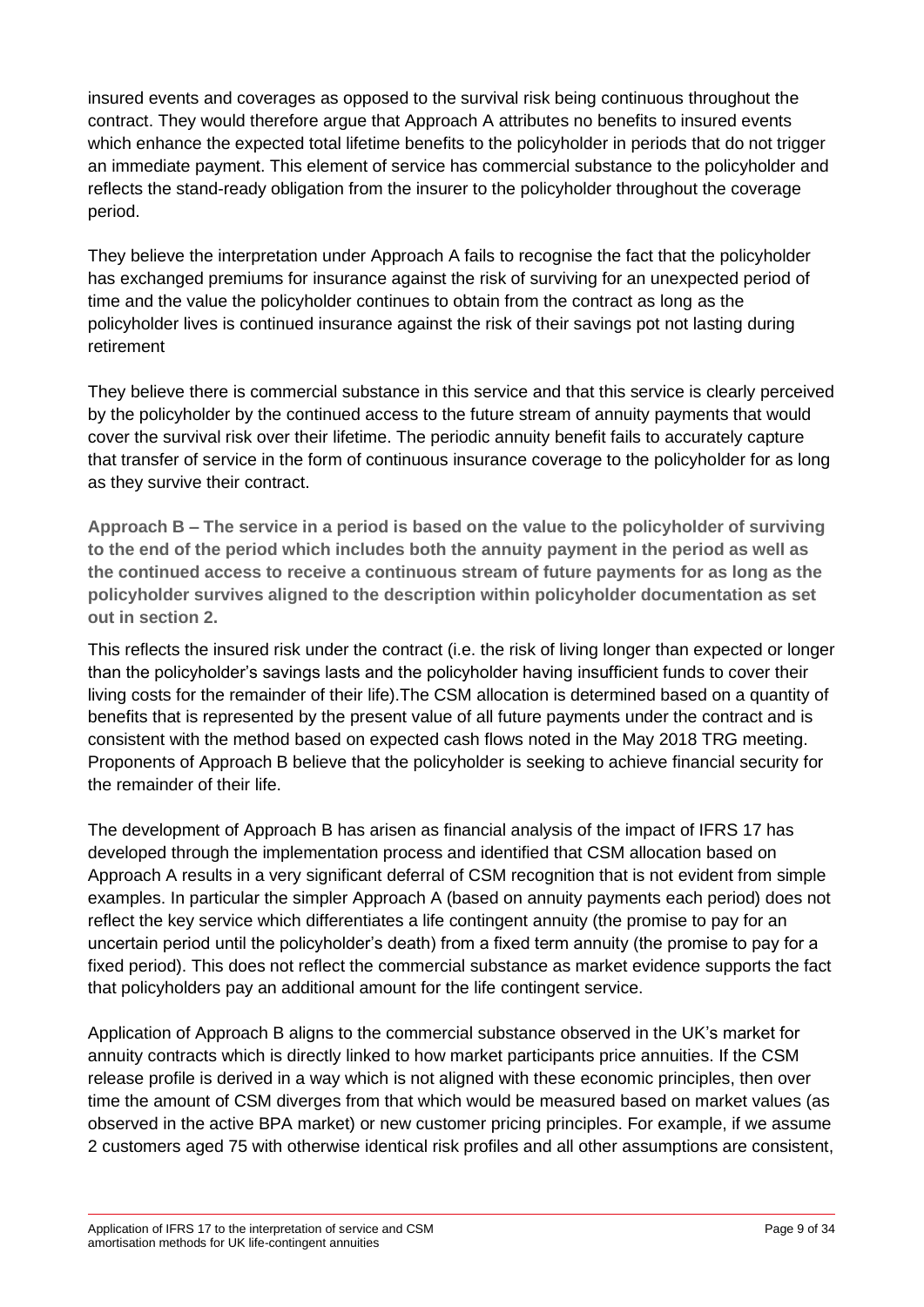then compare the present value of CSM if one took out the policy 10 years ago, amortised according to approach A, with the CSM for the other who takes out a new contract aged 75, the CSM post amortisation would be significantly greater for the existing customer than for the new customer. If alternatively, we use approach B then the CSM of the existing and new customers are aligned. Proponents of Approach B believe that the cash flow-based Approach A is not representative of economics and would result in a material overstatement of the CSM for many decades. It would generate a material divergence between the commercial substance of annuity business written and what is reflected in the IFRS 17 balance sheet.

Proponents of Approach B believe that the insurance contract service provided to the policyholder over the life of the contract is a guaranteed income (stream of payments) until their death. The service transferred in each period reflects survival in the period plus the entitlement to ongoing coverage for survival in future periods for the expected duration of the policyholder's life. The benefit provided to the policyholder is the continued right to receive payments this period and in future periods until death as a result of the insured event which is survival.

Therefore, proponents of Approach B think that the amount that can be validly claimed in the period represents part payment of an overall uncertain future claim and so an approach that views the maximum contractual cover in a period, eg, an annual period, as one year's worth of the sum of the payments the policyholder can expect to receive over the term of the contract (ie, the expected duration until their death) better reflects the services provided in the period. This approach was not considered by the TRG during its discussions in May 2018, however it is consistent with the method described in the May 2018 IASB TRG meeting summary paragraph 35 (h)(v):

'(v) methods based on expected cash flows. However, methods that result in no allocation of the contractual service margin to periods in which the entity is standing ready to meet valid claims do not meet the objective.'

In contrast with Approach A, proponents of Approach B see the insured event as continuous throughout the contract rather than a series of discrete, independent insured events and so in their view the coverage period and service delivery is continuous spanning from the first period the policyholder is entitled to start receiving payments and ends on death of the policyholder when the insurer's obligations cease.

Proponents of Approach B believe the definition of service in this approach is consistent with the technical requirements of IFRS 17.B119, the definition of insurance contract services and coverage period in appendix A as well as IFRS 17.BC222, because in their view the policyholder continues to receive ongoing coverage in the period for the insured event under the contract, their survival, for the current and future periods for as long as they may live.

Applying the definitions of insurance contract services and insured event in Appendix A of IFRS 17, the insurer in a life-contingent annuity contract in its pay-out period provides insurance coverage for *an insured event* (risk that the policyholder lives longer than their pot of savings last), not a series of insured events, and so the transfer of services under the contract should be reflective of that insurance. Otherwise said, by surviving one more period the policyholder continues to receive ongoing protection under the contract for that period and beyond and this is not accurately reflected by equating the transfer of service with the annuity periodical pay-out only.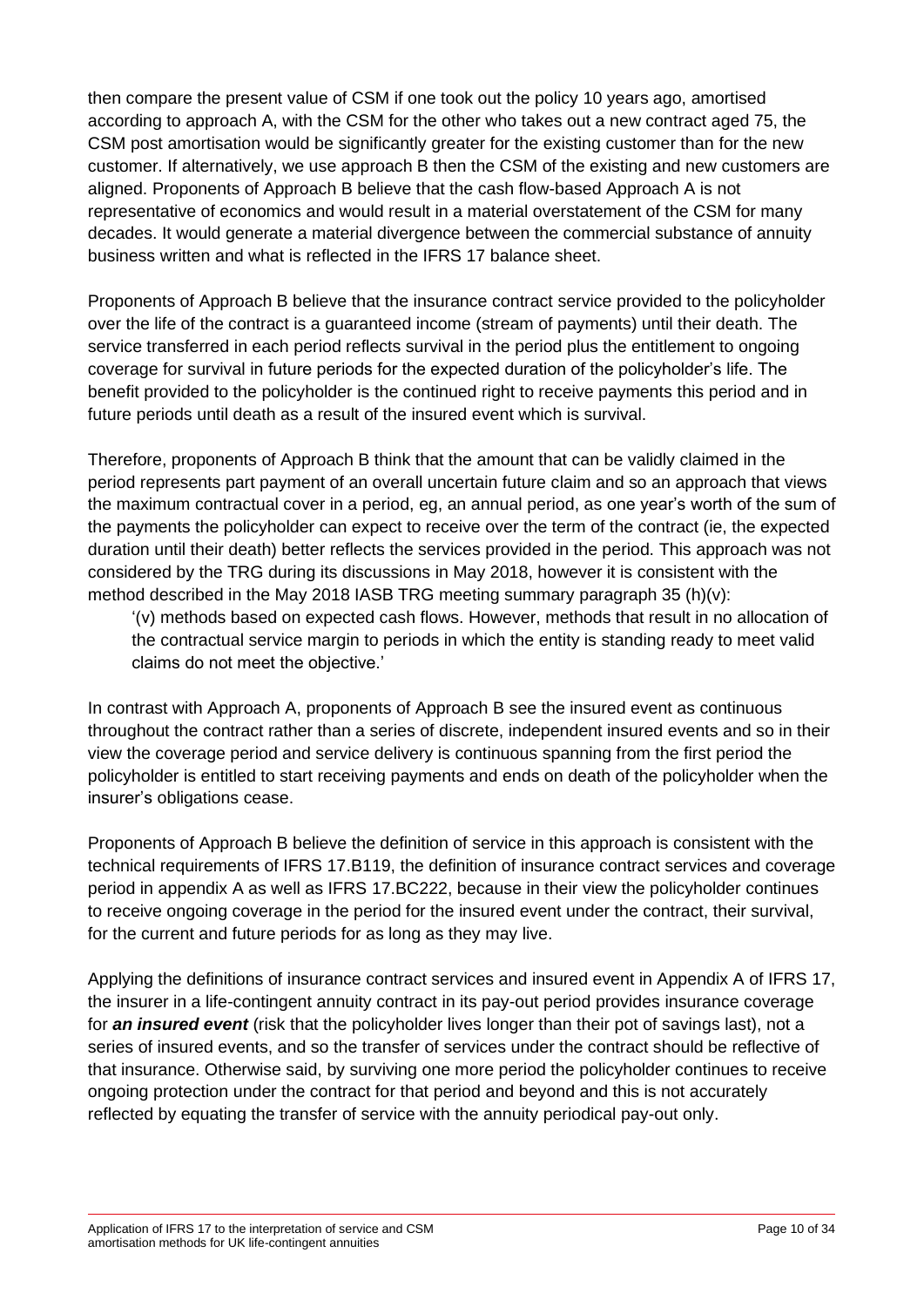Another way to try and perceive the service provided to the policyholder of a life-contingent annuity is by distinguishing between the services provided under a fixed term (non-life contingent) annuity and a life contingent annuity:

- For a fixed term annuity contract the only benefit is the payment each period.
- For a life-contingent annuity, the benefit is the entitlement to a payment in the period and retention of cover for the remainder of the policyholder's expected life.

Some proponents of Approach B would also consider how the policyholder perceives the service they receive under the contract by looking at what is the value lost versus what is the value obtained by the policyholder if the insured event (survival) did not occur/occur. In the event of death, the policyholder will not receive the annuity payment for the period and the entitlement to any future annuity payments from the end of that period (and the inception pricing approach will allocate a proportion of those expected benefits from those that die to the benefits of those that survive). Consequently, they think that this should be factored into the determination of the quantity of benefits provided under the contract.

Proponents of Approach B believe that the commercial substance of the contracts also includes a margin on investment management expenses because investment activity is a necessary activity to enhance benefits from insurance coverage and this is reflected in the pricing and delivery of services to policyholders. This margin is recognised appropriately under approach B but would result in a deferral of recognition compared to the costs of delivering this activity under approach A.

# *Example 2 – Illustration of Approach B*

Example 2 below illustrates the application of Approach B in the same fact pattern as illustrated for example 1 above.

|                                          |              |                |         | Approach B - Present value of the benefits provided |         |          |           |           |           |            |        |
|------------------------------------------|--------------|----------------|---------|-----------------------------------------------------|---------|----------|-----------|-----------|-----------|------------|--------|
| Year(s) <sup>1</sup>                     | $\mathbf{1}$ | $\overline{2}$ | 3       | 4                                                   | 5       | $6 - 10$ | $11 - 15$ | $16 - 20$ | $21 - 30$ | $31 - 40$  |        |
| Annual Payment                           | 1,000        | 1,000          | 1,000   | 1,000                                               | 1,000   | 5,000    | 5,000     | 5,000     | 10,000    | 10,00<br>0 |        |
| Discount Factor <sup>2</sup>             | 97.1%        | 94.3%          | 91.5%   | 88.8%                                               | 86.3%   | 79.0%    | 68.2%     | 58.8%     | 47.2%     | 35.1%      |        |
| Probability of Survival <sup>3</sup>     | 99.0%        | 97.9%          | 96.7%   | 95.4%                                               | 94.0%   | 89.0%    | 77.9%     | 62.8%     | 34.6%     | 5.9%       |        |
| PV of Annual Payments                    | 14,786       | 14,210         | 13,628  | 13,040                                              | 12,449  | 53,289   | 38,544    | 24,905    | 19,399    | 1,844      |        |
| (A) Current service                      | 14,786       | 14,210         | 13,628  | 13,040                                              | 12,449  | 53,289   | 38,544    | 24,905    | 19,399    | 1,844      |        |
| (B) Current + future service             | 160,811      | 150,406        | 140,282 | 130,453                                             | 120,935 | 473,691  | 289,259   | 154,246   | 90,312    | 5,141      |        |
| CSM amortisation factor<br>$[(A)/(B)]^4$ | 9.2%         | 9.4%           | 9.7%    | 10.0%                                               | 10.3%   | 11.3%    | 13.4%     | 16.3%     | 23.5%     | 51.3%      |        |
|                                          |              |                |         |                                                     |         |          |           |           |           |            |        |
| Opening CSM                              | 100.0        | 93.5           | 87.2    | 81.1                                                | 75.2    | 69.5     | 44.2      | 24.9      | 11.8      | 1.1        | Total  |
| Interest accretion                       | 3.0          | 2.8            | 2.6     | 2.4                                                 | 2.3     | 8.8      | 5.4       | 2.9       | 1.7       | 0.1        |        |
| CSM Amortisation <sup>5</sup>            | $-9.5$       | $-9.1$         | $-8.7$  | $-8.4$                                              | $-8.0$  | $-34.1$  | $-24.7$   | $-16.0$   | $-12.4$   | $-1.2$     | $-132$ |
| Closing CSM                              | 93.5         | 87.2           | 81.1    | 75.2                                                | 69.5    | 44.2     | 24.9      | 11.8      | 1.1       | 0.0        |        |

#### Notes:

<sup>1</sup> Information for years 6-20 is presented in buckets of 5 years. Information for years 21-40 is presented in buckets of 10 years as the financial impact of the CSM amortisation considerably reduces in the second half of the annuity pay-out period.

<sup>2</sup> The discount factor from year 6 onwards reflects the average discount factor for the respective periods.

<sup>3</sup> The probability of survival from year 6 onwards reflects average probability for the respective periods.

<sup>4</sup> The CSM amortisation factor from year 6 onwards reflects the average CSM amortisation factor for the respective periods.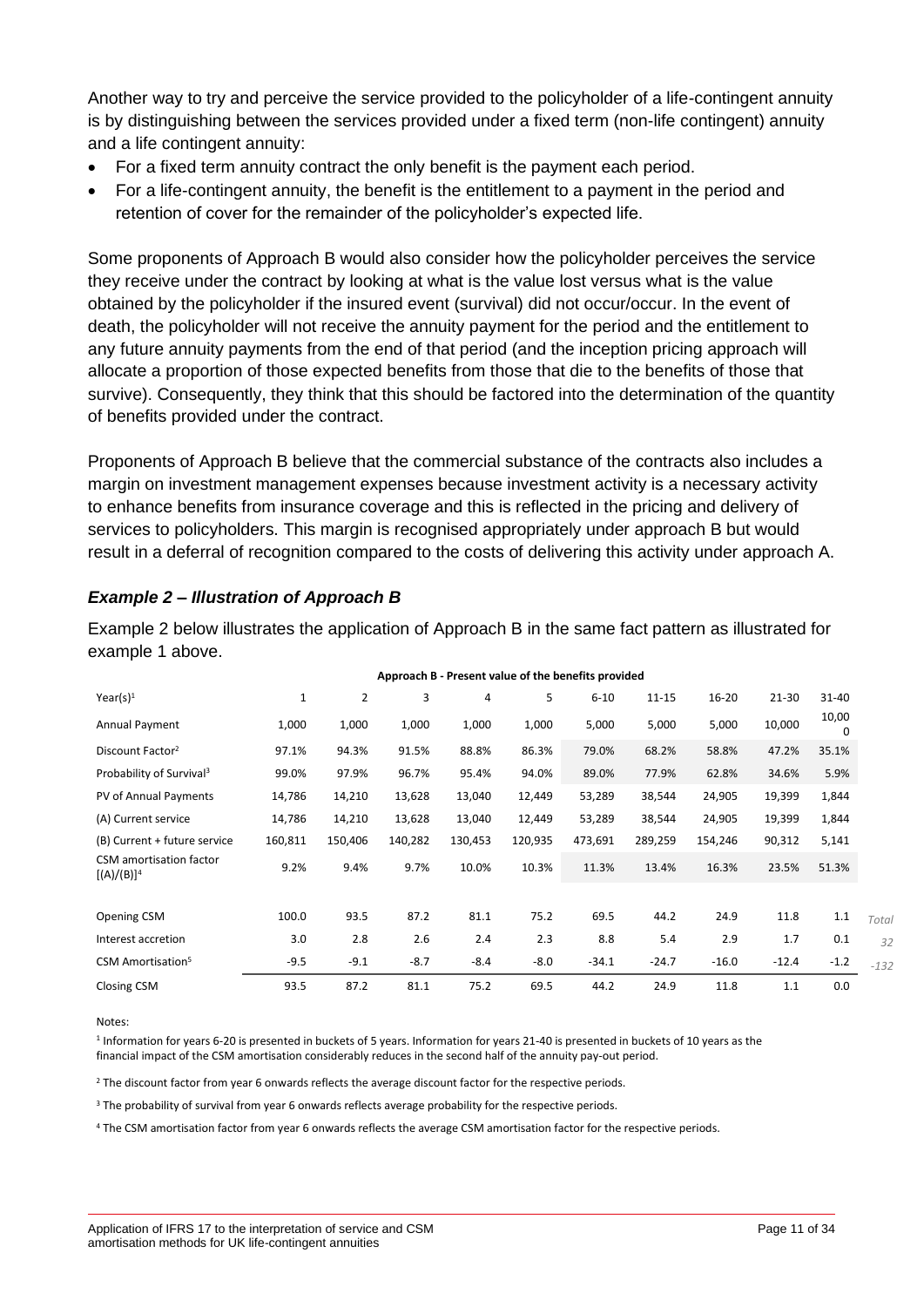<sup>5</sup> The CSM amortisation for the year buckets presented after Year 5 reflects the sum of the CSM amortisation for each year within the period band applying the CSM amortisation factor in each respective year. The total CSM amortised of 132 is less than the 142 in Approach A. This results from the relatively slower revenue recognition under Approach A, which means that more interest is accreted on the CSM balance than under Approach B.

| Difference between Approach A and B |        |        |        |        |        |        |        |        |        |        |       |
|-------------------------------------|--------|--------|--------|--------|--------|--------|--------|--------|--------|--------|-------|
| Interest accretion (B-A)            | 0.0    | $-0.1$ | $-0.1$ | $-0.2$ | $-0.3$ | $-2.0$ | $-2.4$ | $-2.2$ | $-2.3$ | $-0.3$ | $-10$ |
| <b>CSM Amortisation (B-A)</b>       | $-2.6$ | $-2.3$ | $-2.0$ | $-1.7$ | $-1.4$ | $-3.1$ | 2.4    | 5.9    | 11.7   | 2.9    | 10    |
| Net profit (B-A)                    | $-2.6$ | $-2.4$ | $-2.1$ | $-1.9$ | $-1.7$ | $-5.1$ | 0.0    | 3.7    | 9.4    | 2.6    |       |

Under Approach B, the CSM is released using the following method:

- 1. The coverage units are the sum of the present value of the annual payments at the end of each period. So, at the start of year 1, total coverage units are 160,811. The present value of the annual payments is calculated consistently with Approach A (the present value of the annual payments of 1,000 per year for the number of remaining years, adjusted for expected deaths each period).
- 2. The service provided in the period is represented by the present value of the future annual payments to be made to policyholders in the group. So, for period 1, 14,786 coverage units are provided in the period out of the total of 160,811.
- 3. Recognise in P&L the amount allocated to coverage units in the period. So, for period 1, the CSM amortisation is 14,786 divided by 160,811 multiplied by 103 (being the starting CSM with interest accreted for one year at  $3\%) = 9.5$ .

The approach illustrated in Example 2 is consistent with how proponents of Approach B perceive the delivery of service under the contract in each period. As explained above, the service provided to the policyholder against the risk of longevity is continuous reflecting cover for survival for an unexpected period of time. Hence the service provided is the cash paid in the period plus the protection which ensures access to future payments for the expected duration of the contract. The quantity of benefits provided in each period reflects the service associated with protection of their future income needs (a stand ready obligation on the part of the insurer) and the amount of cash received. It also reflects the fact that the annuity is a wasting asset to the policyholder, meaning that the benefit of continued access to it falls over time as does the uncertainty surrounding the ultimate outcome to the policyholder.

Proponents of Approach B consider the determination of coverage units should be based on the maximum contractual cover in the period and they believe that the present value of the total annuity claim over the life of the contract is a way of determining this.

Proponents of Approach B believe the approach presents more fairly the service provided and aligns with the amount the policyholder is prepared to pay for the service in a competitive market that exists in the UK. This is demonstrable post the pensions freedom legislation that means policyholders only chose an annuity if they particularly want the service that includes protection of income for the rest of their life. The value of this service is not linear across the expected duration of the contract. A younger policyholder would be expected to place a higher value on an annuity for the rest of their life, and hence a higher value on the service provided, because of the greater uncertainty around how long they will live for at that time. Therefore, the service provided by an annuity is much greater to the policyholder at younger ages. As the policyholder continues to live, the uncertainty surrounding their life expectancy begins to reduce and therefore the service provided to them by an annuity reduces from i) less variation around the number of remaining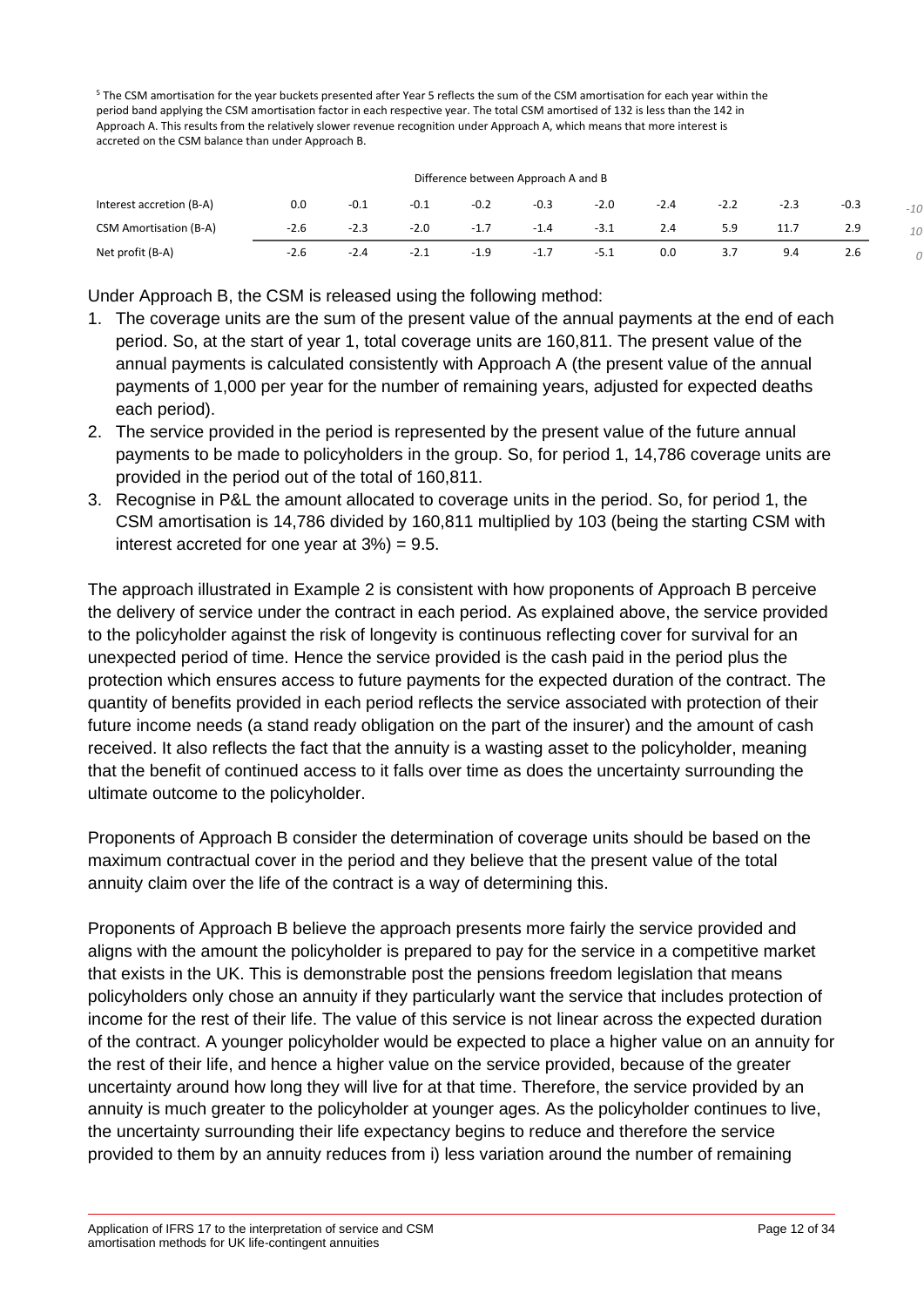payments, and ii) fewer expected payments. It is therefore rational that the CSM profile follows this pattern, which it would not using a cash flow-based approach. This is reflected in the commercial substance of contracts sold. Proponents of Approach B have tested the level of risk adjustment and note that the margin in excess of the risk adjustment (calibrated to the compensation charged for bearing risk) is greater in the early years.

**Proponents of Approach A** note that Approach B takes into account in the quantity of benefits for the determination of coverage units amounts that are in excess of what 'the entity expects the policyholder to be paid in each period if an insured event occurs' and this is contrary to the analysis provided by the IASB staff in response to example 12 in the May 2018 TRG meeting. While the continued access to potential future annuity payments from surviving in a given period has value, there is no transfer of that value in the form of insurance coverage beyond the periodic annuity payment because the policyholder cannot validly claim or monetise any other amounts before the occurrence of those future insured events. If no insured event can take place during the period, then no insurance coverage is provided in that period, even if the insurer is bearing insurance risk. While the entity is standing ready to pay a decreasing amount from period to period, the standready obligation that is relevant for service transferred in the period is the amount the entity is standing ready to pay in the period, not the amount it is standing ready to pay in future periods. They note that the sum-of-the-digits method in Approach B systematically allocates more revenue to earlier periods of a group than later periods of a group. This implies that policyholders are receiving more service in earlier periods than later periods. They question why this results in a fair reflection of the benefits received in the period.

**Proponents of Approach A** also believe that there is a distinction to be made between what reflects a transfer of insurance risk, including the period under which the insurer is bearing that risk, and the provision of insurance coverage. The fact that the entity continues to bear the risk for the potential future insured events at the end of a reporting period is represented by its stand-ready obligation (e.g., the entity's obligation to pay valid claims when a policyholder remains alive in years 2,3, etc.) but it does not mean that any coverage for those potential future events is provided in a previous period (eg, year 1). Proponents of Approach A note that as described in BC222 the CSM 'represents the margin the entity has charged for the services it provides in addition to bearing risk. The expected margin charged for bearing risk is represented by the risk adjustment for non-financial risk.'

**Illustrations of the development of the CSM balance under the two approaches**

The following graph illustrates the difference in the CSM balance run-off for all years under the two approaches: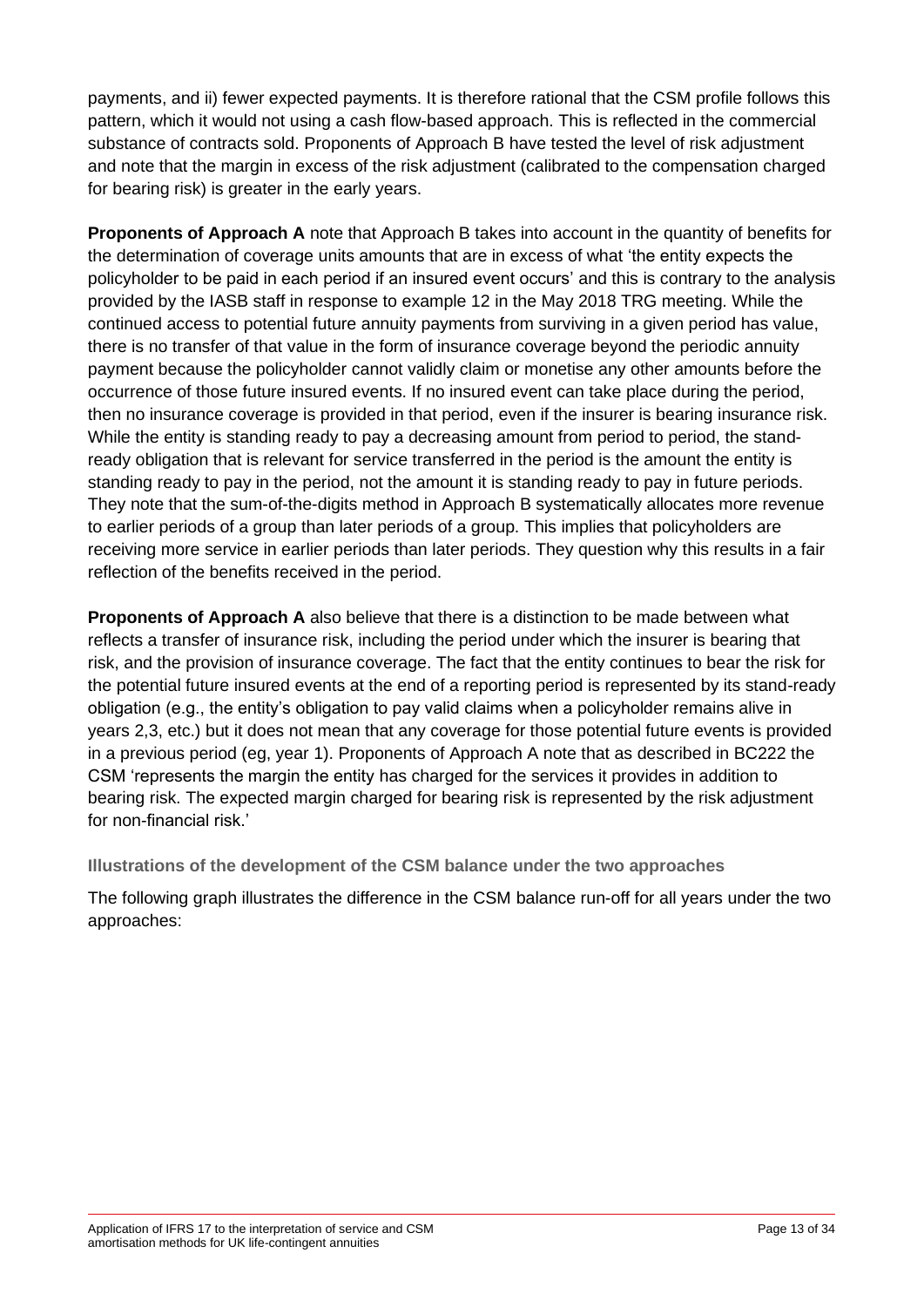

If benefit inflation is included at 3% which is common and a key service in many annuity contracts the impact is to further slow the CSM recognition on both bases as follows:

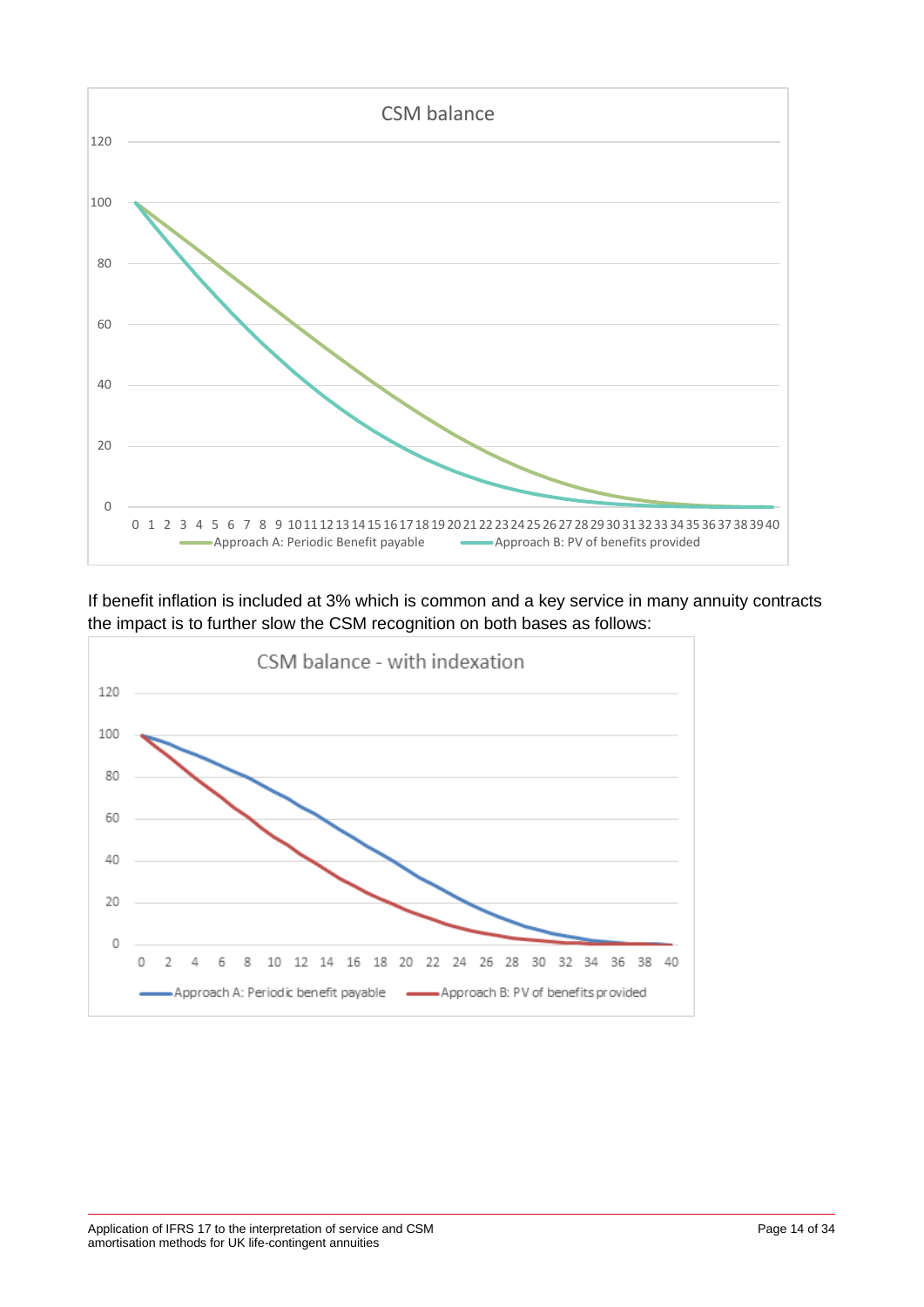# **4. APPLICATION OF APPROACH A AND APPROACH B TO DEFERRED ANNUITIES**

The IASB amended IFRS 17 (June 2020) to permit an investment-return service following industry concerns that without this permitted service there would be no CSM earned over the deferred period of a deferred annuity, partially arising from an interpretation of TRG Example 13. If Approach A is applied to deferred annuities then, as the IASB indicated in its discussions, there would be no insurance contract service until the annuity vests and becomes payable to the policyholder as there is no benefits in the deferred period.

In the example of the immediate annuity contract outlined above proponents of Approach B see the insured event as continuous throughout the contract rather than a series of discrete insured events and so in their view the coverage period and insuranceservice delivery is continuous spanning from the first period the policyholder is entitled to start receiving payments and ends on death of the policyholder when the insurer's obligations cease. In a deferred annuity contract the first benefit payment will only be due after retirement but as these future amounts are expected to be paid proponents of Approach B would argue that the coverage period for the insurance contract is from inception of the contract, not just on retirement. Approach B would therefore result in CSM being earned over the deferred period of a deferred annuity as there would be insurance coverage in this period.

The investment return service incorporated into the standard remains distinct from the service, irrespective of how that service is measured. The fact that the amended standard would allow for the recognition of CSM for the investment return service during the period prior to retirement does not prevent insurance contract services also being recognised in this period.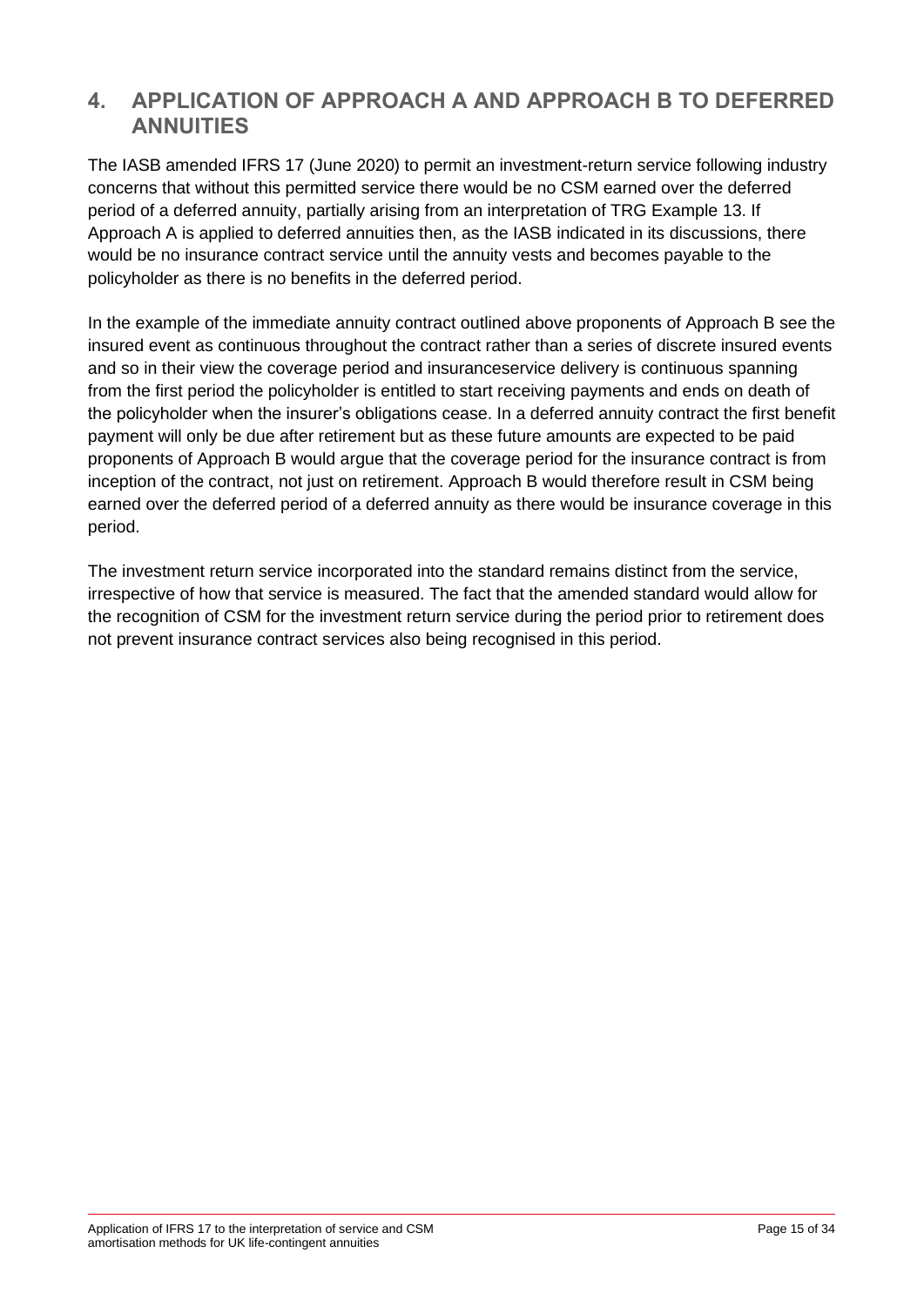# **5. POTENTIAL CONSEQUENCES FROM THE APPLICATION OF APPROACH A AND APPROACH B TO OTHER CONTRACTS**

This section considers how the principles in the two approaches may apply to several types of insurance contracts. It is not intended to be an exhaustive list, nor to provide definitive conclusions on the amortisation of the CSM for these contracts, but to highlight that the principles put forward in this paper should also be considered for contracts other than annuities. The different views on how the principle of service is interpreted means there are different views on how Approach B would be applied. Proponents of Approach A believe there is a risk that the principles of Approach B could lead to unintended consequences that may result in changes to CSM recognition for other contracts, while proponents of view B believe the IFRS 17 principle of recognition of CSM in line with service provided is sufficiently clear such that this would also result in appropriate revenue recognition for other products with similar features to annuity contracts.

| <b>Product</b>                                                                                                                                                                                                                                                                                                                                                           | <b>Approach A</b>                                                                                                                                                                                                                                                                                                                                                                                                                                                                                                                                                                                                                                                                                                                             | <b>Approach B</b>                                                                                                                                                                                                                                                                                                                                                                                                                                                                   |  |  |
|--------------------------------------------------------------------------------------------------------------------------------------------------------------------------------------------------------------------------------------------------------------------------------------------------------------------------------------------------------------------------|-----------------------------------------------------------------------------------------------------------------------------------------------------------------------------------------------------------------------------------------------------------------------------------------------------------------------------------------------------------------------------------------------------------------------------------------------------------------------------------------------------------------------------------------------------------------------------------------------------------------------------------------------------------------------------------------------------------------------------------------------|-------------------------------------------------------------------------------------------------------------------------------------------------------------------------------------------------------------------------------------------------------------------------------------------------------------------------------------------------------------------------------------------------------------------------------------------------------------------------------------|--|--|
|                                                                                                                                                                                                                                                                                                                                                                          |                                                                                                                                                                                                                                                                                                                                                                                                                                                                                                                                                                                                                                                                                                                                               |                                                                                                                                                                                                                                                                                                                                                                                                                                                                                     |  |  |
| <b>Pure endowment</b><br>A pure endowment pays out if,<br>and only if, the policyholder is<br>alive at a specified future date.<br>Consider the following<br>example:<br>Policyholder pays a<br>premium as at 1<br>January 2021<br>The contract pays out if<br>the policyholder is alive<br>on 1 January 2031<br>There is a CSM of 50<br>and a risk adjustment of<br>20. | A key feature of Approach A is<br>that the coverage units for a<br>period are limited to the<br>amount of benefits that can be<br>received during that period. In<br>the case of a pure endowment<br>there is no possibility to receive<br>any benefits in the periods prior<br>to the claim date and therefore<br>no coverage units are released<br>before the claim date.<br>Consequently, for the example<br>above, no CSM would be<br>released until 1 January 2031,<br>at which point the whole CSM<br>(50) is released. It should also<br>be noted that any changes in<br>the risk adjustment would<br>adjust the CSM and would not<br>be recognised in profit or loss<br>until 1 January 2031 in<br>accordance with IFRS<br>17.B96(d). | An alternative perspective,<br>which is aligned to the logic of<br>Approach B, is that service is<br>transferred prior to the claim<br>date.<br>The coverage period may be<br>seen as the whole period prior<br>to the claim date and the<br>insured events are the survival<br>for each period prior to the<br>claim date. The present value<br>of the future payment<br>increases each period which<br>represents the service that has<br>been transferred during that<br>period. |  |  |
| Forward purchase of fixed<br>rate annuity - policyholder<br>right to cancel<br>Consider a forward contract to<br>buy an annuity in the future at<br>a fixed rate. The premium is                                                                                                                                                                                         | The IASB staff noted they did<br>not think an insured event can<br>happen in the period before the<br>annuity payments start.<br>Consequently, under Approach<br>A, no release of the CSM<br>would be recognised in the                                                                                                                                                                                                                                                                                                                                                                                                                                                                                                                       | Proponents of both approaches<br>are not aware of this type of<br>contract being available in the<br>market as it is a nil cost<br>guaranteed annuity option. It is<br>effectively an option against<br>the insurer in case of economic                                                                                                                                                                                                                                             |  |  |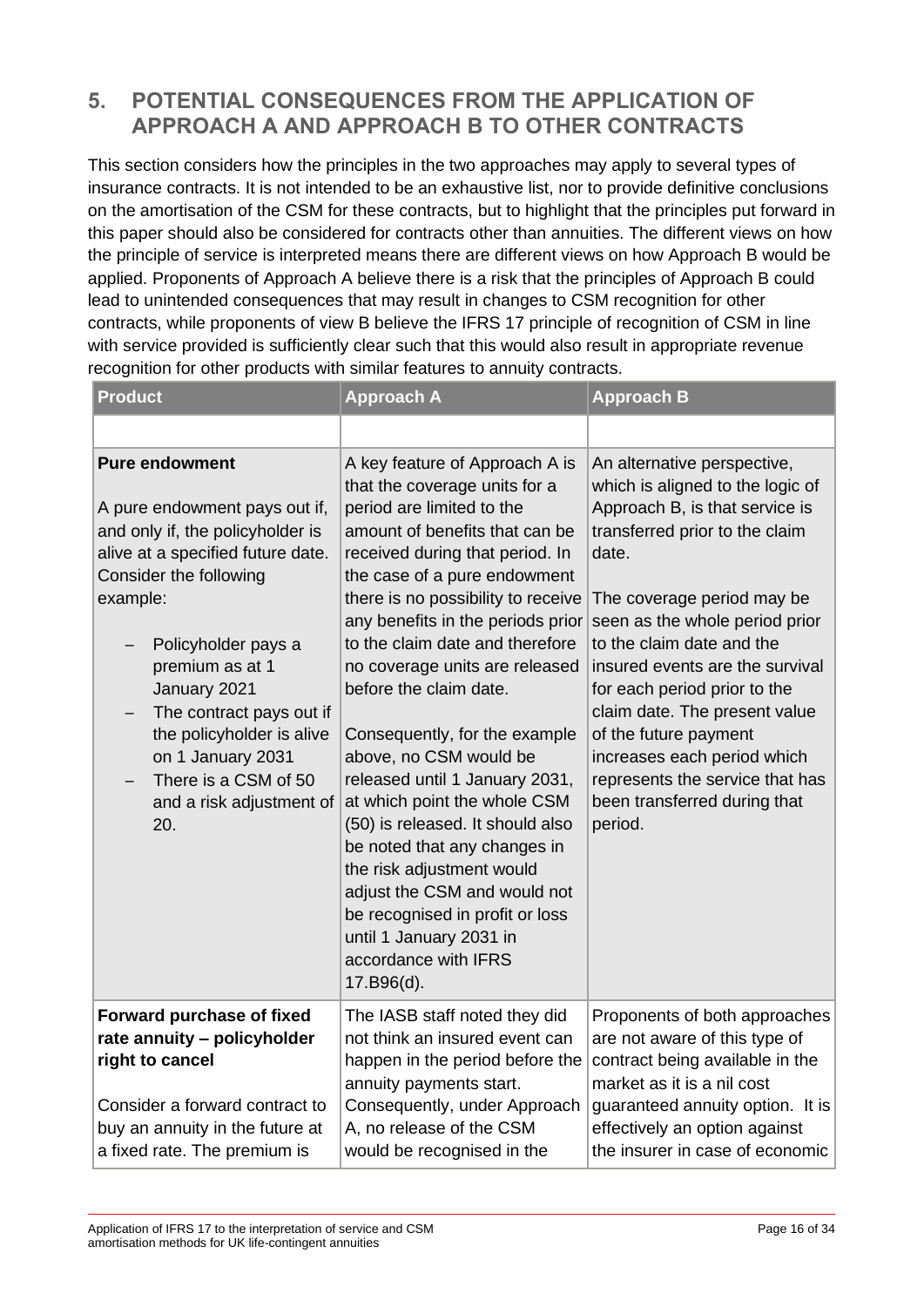| payable when the annuity is<br>purchased. If the policyholder<br>dies or cancels the contract<br>before the date the annuity can<br>be purchased they receive no<br>benefit. This was example 13<br>included in the paper for the<br>May 2018 TRG meeting.<br>For this example, assume<br>the forward contract is<br>entered into on 1 January<br>2022 and the premium and<br>annuity payments start on 1<br>January 2031. | period from 1 January 2022 to<br>1 January 2031 because there<br>is no insured event in these<br>periods.                                                                                                                   | or longevity changes and<br>therefore would be unlikely in<br>reality.<br>Proponents of Approach B<br>agree that no insured event<br>has occurred with such<br>contracts until annuity<br>payments start since the<br>annuity contract has been pre-<br>agreed at a fixed price. Their<br>view is that this is different from<br>a traditional annuity contract<br>where survival in a period is<br>increasing your right to future<br>expected cashflows. Some<br>consider that the contract may<br>not meet the recognition<br>criteria of IFRS 17 until 1<br>January 2031 when the<br>premium is received. They note<br>that the staff paper concluded<br>that the insurer bears risk from<br>the date the contract is issued.<br>Some are concerned there is a<br>risk that the principles of<br>Approach B would result in<br>insurance coverage in the<br>period from 1 January 2022 to<br>1 January 2031. This is<br>because, on survival to the end<br>of each year before the annuity<br>starts, the policyholder remains<br>entitled to the potential future<br>annuity payments, and so there<br>would be an insurance event<br>and service from the date the |
|----------------------------------------------------------------------------------------------------------------------------------------------------------------------------------------------------------------------------------------------------------------------------------------------------------------------------------------------------------------------------------------------------------------------------|-----------------------------------------------------------------------------------------------------------------------------------------------------------------------------------------------------------------------------|--------------------------------------------------------------------------------------------------------------------------------------------------------------------------------------------------------------------------------------------------------------------------------------------------------------------------------------------------------------------------------------------------------------------------------------------------------------------------------------------------------------------------------------------------------------------------------------------------------------------------------------------------------------------------------------------------------------------------------------------------------------------------------------------------------------------------------------------------------------------------------------------------------------------------------------------------------------------------------------------------------------------------------------------------------------------------------------------------------------------------------------------------------------------------|
|                                                                                                                                                                                                                                                                                                                                                                                                                            |                                                                                                                                                                                                                             | forward contract is entered<br>into.                                                                                                                                                                                                                                                                                                                                                                                                                                                                                                                                                                                                                                                                                                                                                                                                                                                                                                                                                                                                                                                                                                                                     |
| <b>Endowment assurance</b><br>Consider a participating<br>contract where a sum assured<br>is paid out on survival for the<br>length of the contract or in the<br>event of death during the<br>contract period. Amounts are                                                                                                                                                                                                 | Approach A seems to be<br>consistent with the IASB staff's<br>comments that in principle, the<br>coverage units should be<br>determined by the insurance<br>benefit only, ie, excluding the<br>surrender or maturity value. | Under Approach B, on survival<br>to the end of each year prior to<br>the end of the contract, the<br>policyholder remains entitled to<br>the potential future maturity<br>payments (which with expected<br>future bonuses are higher than<br>the current death benefits).                                                                                                                                                                                                                                                                                                                                                                                                                                                                                                                                                                                                                                                                                                                                                                                                                                                                                                |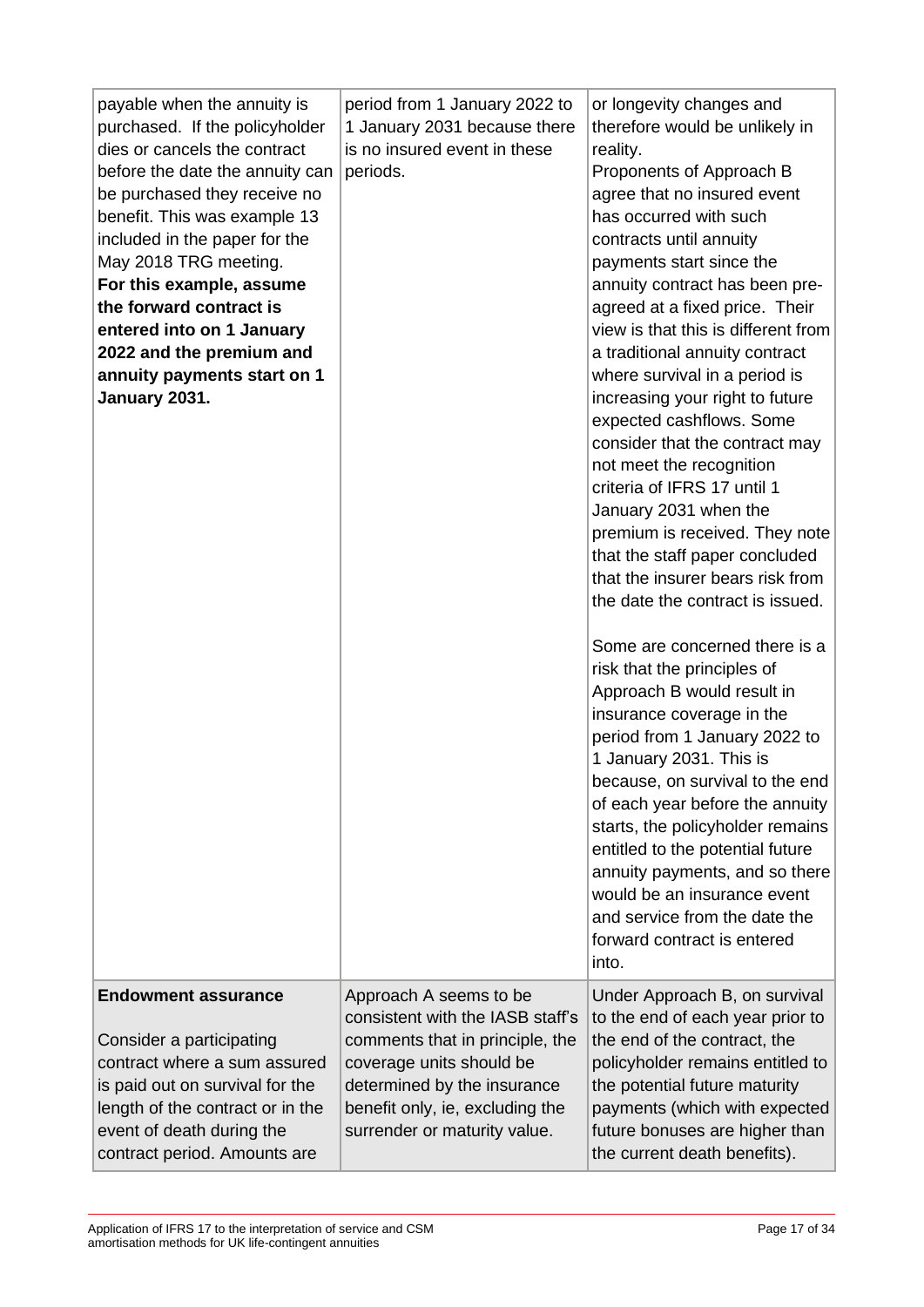| added as bonuses throughout<br>the contract to increase the<br>sum assured during the<br>contract. This is example 15<br>included in the paper for the<br>May 2018 TRG meeting.                                                                                                                                                                                                                                                                                                                        | That is, the benefit is the<br>amount the entity is standing<br>ready to pay if the insured<br>event (death) occurred in that<br>accounting period.                                                                                                                                                                                               | This would mean that the<br>benefit for the service would be<br>the present value of the<br>expected future maturity<br>payment.                                                                                                                                                                                                                                                                                                                                                                                                                                                                                                                                                                                                                              |
|--------------------------------------------------------------------------------------------------------------------------------------------------------------------------------------------------------------------------------------------------------------------------------------------------------------------------------------------------------------------------------------------------------------------------------------------------------------------------------------------------------|---------------------------------------------------------------------------------------------------------------------------------------------------------------------------------------------------------------------------------------------------------------------------------------------------------------------------------------------------|---------------------------------------------------------------------------------------------------------------------------------------------------------------------------------------------------------------------------------------------------------------------------------------------------------------------------------------------------------------------------------------------------------------------------------------------------------------------------------------------------------------------------------------------------------------------------------------------------------------------------------------------------------------------------------------------------------------------------------------------------------------|
| (Re)insurance contracts<br>where the premium is paid<br>prior to the contract<br>coverage period<br>In many cases, contracts may<br>be concluded prior to the<br>contract coverage start date.<br>For example, a contract may<br>be entered into on 1 November<br>2021, which entitles the<br>policyholder to make claims<br>during a period from 1 January<br>2022 to 31 December 2024. In<br>this case, the policy inception<br>date is 1 November 2021 and<br>the premium is fixed at this<br>date. | Under Approach A, no CSM<br>would be recognised during the<br>period from 1 November 2021<br>to 31 December 2021 because<br>no claims payments could be<br>made during this period. The<br>entity is only standing ready to<br>pay claims between 1 January<br>2022 and 31 December 2024.                                                         | Some are concerned that<br>applying Approach B to this<br>this scenario, the coverage<br>period would start on 1<br>November 2021 and service<br>would be recognised from that<br>point, reflecting the entitlement<br>to future benefits the<br>policyholder has during this<br>period.<br>Others believe that there is no<br>such read across from<br>Approach B since there is no<br>insured service provided prior<br>to 31 December 2021 as no<br>claim can be made prior to that<br>date. This contrasts with an<br>annuity contract where<br>Approach B is on the basis of<br>an service being provided at<br>the start of the contract, since<br>deaths can occur from that<br>point and will impact the claims<br>payments made in later<br>periods. |
| <b>Reinsurance of deferred</b><br>annuities<br>Consider a quota share<br>reinsurance contract that<br>reinsures the longevity risk on<br>a group of deferred annuities.<br>The underlying contracts are<br>currently all in the deferred<br>period, with the pay-out period<br>beginning on 1 January 2031.<br>The underlying deferred<br>annuities provide an<br>investment return service as                                                                                                         | Under Approach A, the<br>deferred annuities would only<br>provide an investment return<br>service during the deferred<br>period and service during the<br>pay-out period. The<br>reinsurance contract coverage<br>period would begin on 1<br>January 2031 and thus none of<br>the reinsurance CSM would be<br>recognised until 1 January<br>2031. | Under Approach B, insurance<br>coverage would be provided<br>over the whole duration of the<br>group of deferred annuities and<br>also for the reinsurance<br>contract held. Hence, the CSM<br>for the reinsurance contract<br>held would be amortised in the<br>period up to and after 1<br>January 2031.                                                                                                                                                                                                                                                                                                                                                                                                                                                    |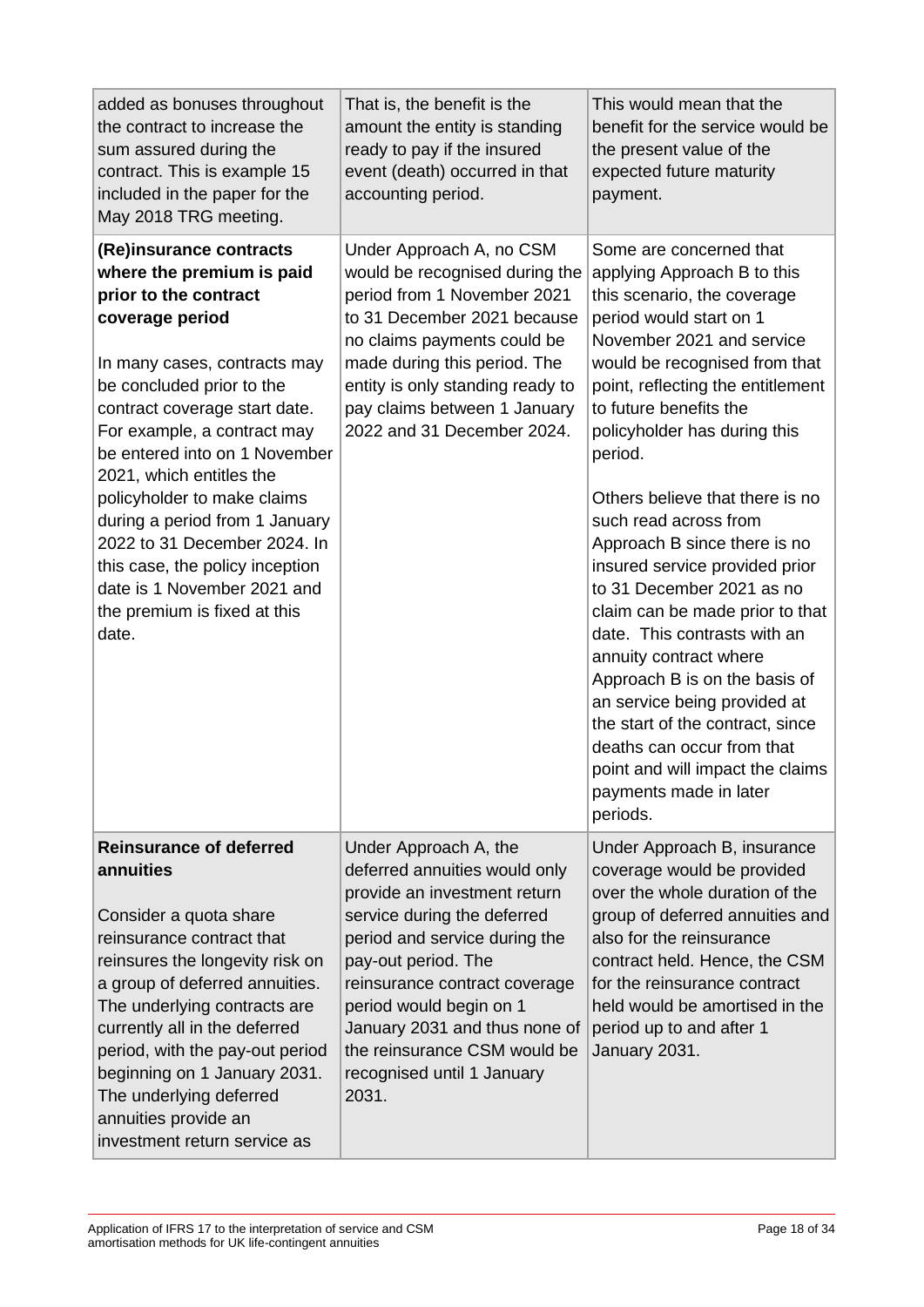| part of the insurance contact<br>services. The reinsurance<br>contract does not provide an<br>investment return service.<br>Claims under the reinsurance<br>contract are only made during<br>the pay-out period of the<br>underlying contracts.                                                                                                                                                                                                                                                                                                                                                                                                                                                                                                                                    |                                                                                             |                                                                                                                                                                                                                                                        |
|------------------------------------------------------------------------------------------------------------------------------------------------------------------------------------------------------------------------------------------------------------------------------------------------------------------------------------------------------------------------------------------------------------------------------------------------------------------------------------------------------------------------------------------------------------------------------------------------------------------------------------------------------------------------------------------------------------------------------------------------------------------------------------|---------------------------------------------------------------------------------------------|--------------------------------------------------------------------------------------------------------------------------------------------------------------------------------------------------------------------------------------------------------|
| Income protection<br>Consider an income protection<br>contract that provides monthly<br>payments to the policyholder<br>during periods of<br>unemployment or illness. The<br>contract term is selected by the<br>policyholder and can be<br>anywhere between 12 months<br>until retirement. The contract is<br>paid for by monthly premiums.<br>The contract pays out for the<br>whole duration of the claim,<br>which could be until retirement.<br>The TRG discussed in Sept<br>2018 that the obligation to pay<br>the claim once policyholder is<br>unemployed or ill could be<br>seen as part of the liability for<br>remaining cover (LFRC) or<br>liability for incurred claims. It is<br>assumed that the obligation to<br>continue to pay claims is seen<br>as part of LFRC | Under Approach A, the benefits<br>are the amount that can be<br>claimed during each period. | Under Approach B, the benefits<br>are not limited to the amounts<br>that can be paid in each period.<br>The benefits in the period<br>would therefore include the<br>entitlement to make continuing<br>claims under the policies in<br>future periods. |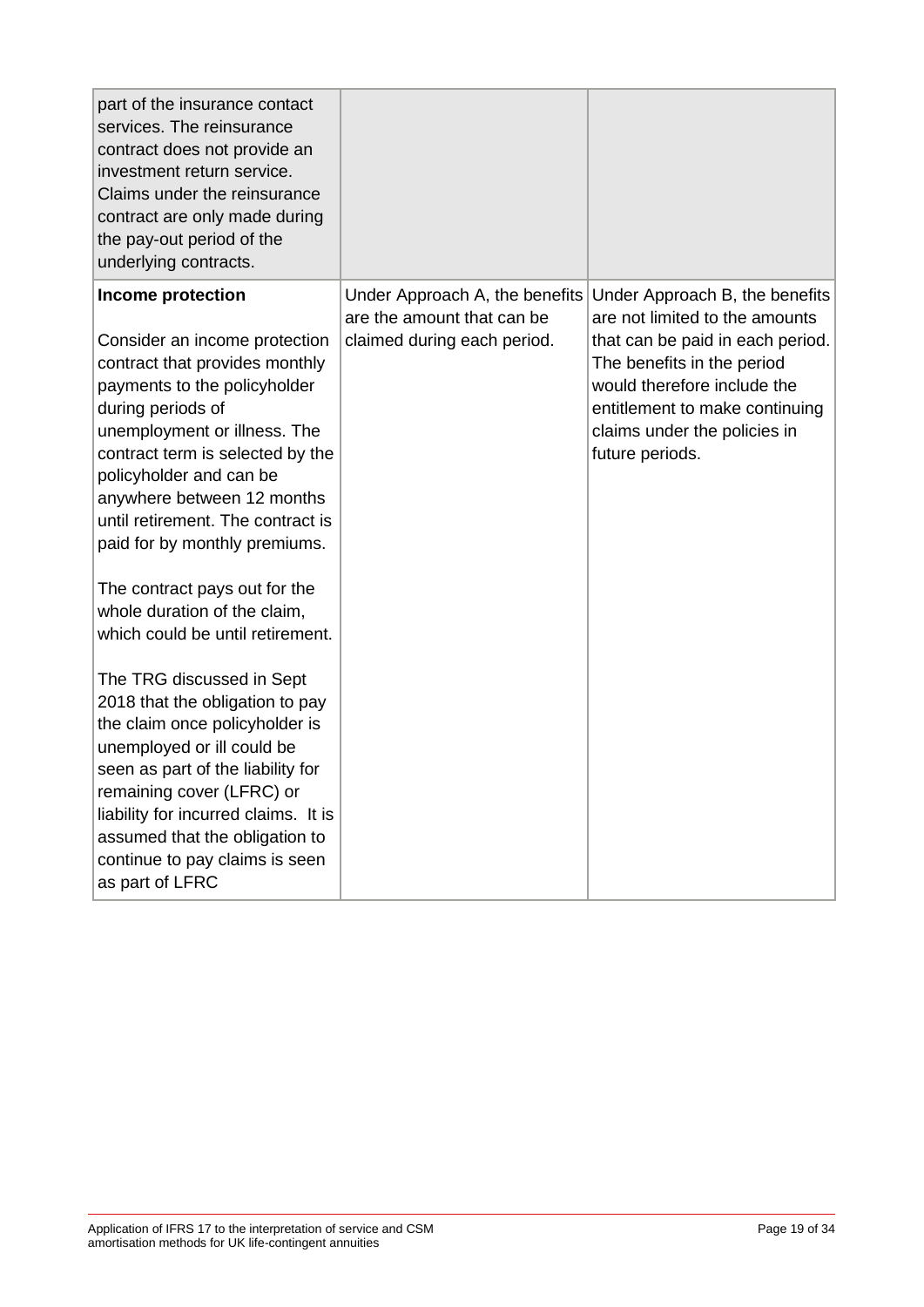# **APPENDIX: TECHNICAL REFERENCES AND ANALYSIS**

Included in this section are:

- 1. Analysis of the technical requirements of IFRS 17
- 2. Extracts from IFRS 17
- 3. Extracts from IFRS 17 Basis for Conclusions
- 4. Extracts from Agenda Paper 5 from the May 2018 TRG
- 5. Extracts from IASB meeting summary for Agenda Paper 5 from the May 2018 TRG
- 6. Extracts from Agenda paper 5 from the Feb 2018 TRG
- 7. Extracts from IASB meeting summary for Agenda paper 5 from the Feb 2018 TRG
- 8. Extracts from IASB papers on the introduction of the investment-return service

# **1. Analysis of the technical requirements of IFRS 17**

Under IFRS 17, an amount of the contractual service margin ('CSM') for a group of insurance contracts is recognised in profit or loss in each period to reflect the profit earned for insurance contract services provided under the group of insurance contracts in that period. The amount is determined by reference to the coverage units in the group, which are defined as 'the quantity of insurance contract services provided by the contracts in the group, determined by considering for each contract the quantity of the benefits provided under a contract and its expected coverage period'.

The coverage period is the period during which the entity provides insurance contract services. This period includes the insurance contract services that relate to all premiums within the boundary of the insurance contract. Insurance contract services under the general model are defined as insurance coverage ('coverage for an insured event') and investment-return service. An insured event is 'an uncertain future event covered by an insurance contract that creates insurance risk'. The criteria for identifying where an investment-return service may exist are set out in paragraph B119B of the standard.

The IASB amended IFRS 17 in June 2020 to permit an investment-return service following concerns that without this permitted service there would be no CSM earned over the deferred period of a deferred annuity. In addition the IASB recognised that investment activities enhance benefits from insurance coverage irrespective of whether the criteria for an investment return service are met and therefore required that the fulfilment cash flows include investment management expenses if the entity performs investment activities to enhance the benefits from insurance coverage. (Paragraph B65 (ka) (i)). This appendix contains extracts from (1) IASB Board January 2019 (Paper 2E); and (2) IASB Basis for Conclusions relating to the Amendment in respect of investment-return services.

Para 44(e) of IFRS 17 states that the carrying amount of the CSM at the end of the reporting period is adjusted for the amount recognised as insurance revenue because of the transfer of insurance contract services in the period. The recognition of the CSM is through the transfer of service to the policyholder.

Para B119 of IFRS 17 states the amount of insurance contract services provided is determined by identifying the coverage units in the group. The number of coverage units in a group is the quantity of insurance contract services provided by the contracts in the group, determined by considering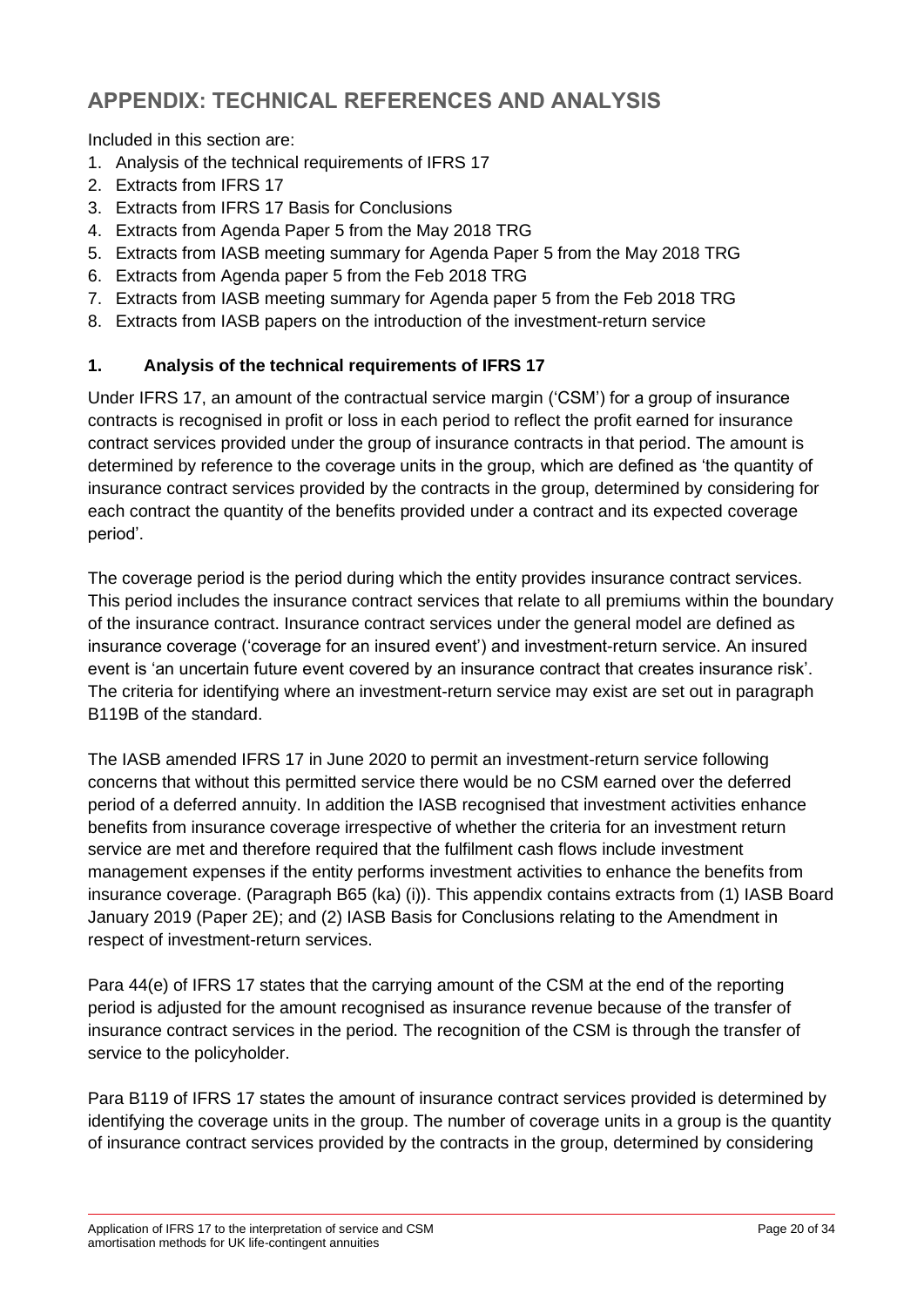for each contract the quantity of the benefits provided under a contract and its expected coverage period. The transfer of service to the policyholder is identified through the determination of coverage units. The coverage units reflect the quantity of the benefits provided and the expected coverage period.

Bearing insurance risk is not synonymous with providing insurance coverage. As described in BC222, the CSM "represents the margin the entity has charged for the services it provides in addition to bearing risk. The expected margin charged for bearing risk is represented by the risk adjustment for non-financial risk". The definitions of insurance contract services and coverage period in the standard clarify that insurance coverage is provided for an insured event (defined as an uncertain future event covered by an insurance contract that creates insurance risk). If no insured event can take place during the period, then no insurance coverage is provided in that period - even if the insurer is bearing insurance risk.

This distinction between bearing risk and providing insurance coverage is further clarified within paragraphs BC140 -BC142, which describe the Board's rationale for delaying recognition from the time the entity is on-risk until to the start of the coverage period.

### **TRG Discussion**

Given that the standard does not have a lot of guidance on coverage units, this was a topic that was raised with the Transition Resource Group ('TRG'). The TRG is a public forum for stakeholders to follow the discussion of questions raised on implementation and to inform the IASB to determine what, if any, action is needed to address the questions raised. Whilst the TRG discussions are relevant, the standard as written is paramount to the consideration of compliance.

The topic of coverage units was initially discussed in the February 2018 meeting of the TRG. In that meeting a paper was discussed which included an example of a life contingent pay out annuity (Example 4). The paper included the IASB Staff View but the meeting agreed that the topic of coverage units in its broadest sense needed to come back for further discussion including consideration of insurance contracts with investment components.

The topic of coverage units was then discussed in the May 2018 meeting of the TRG. In the summary of the TRG discussion it is noted that TRG members 'observed that IFRS 17 established a principle (to reflect the services provided in a period under a group of insurance contracts), not detailed requirements… and the determination of coverage units is not an accounting policy choice but involves judgement and estimates to best achieve the principle of reflecting the services provided in each period. Those judgements and estimates should be applied systematically and rationally.'

This appendix contains the relevant extracts from the TRG staff paper and the summary of the discussion. Paragraph 30(e) of the TRG paper states that 'a policyholder benefits from the entity standing ready to meet valid claims, not just from making a claim if an insured event occurs. The quantity of benefits provided therefore depends on the amounts that can be claimed by the policyholder'. Paragraph 30(f) notes that:

'Possible methods include the use of:

i. the maximum contractual cover in each period; and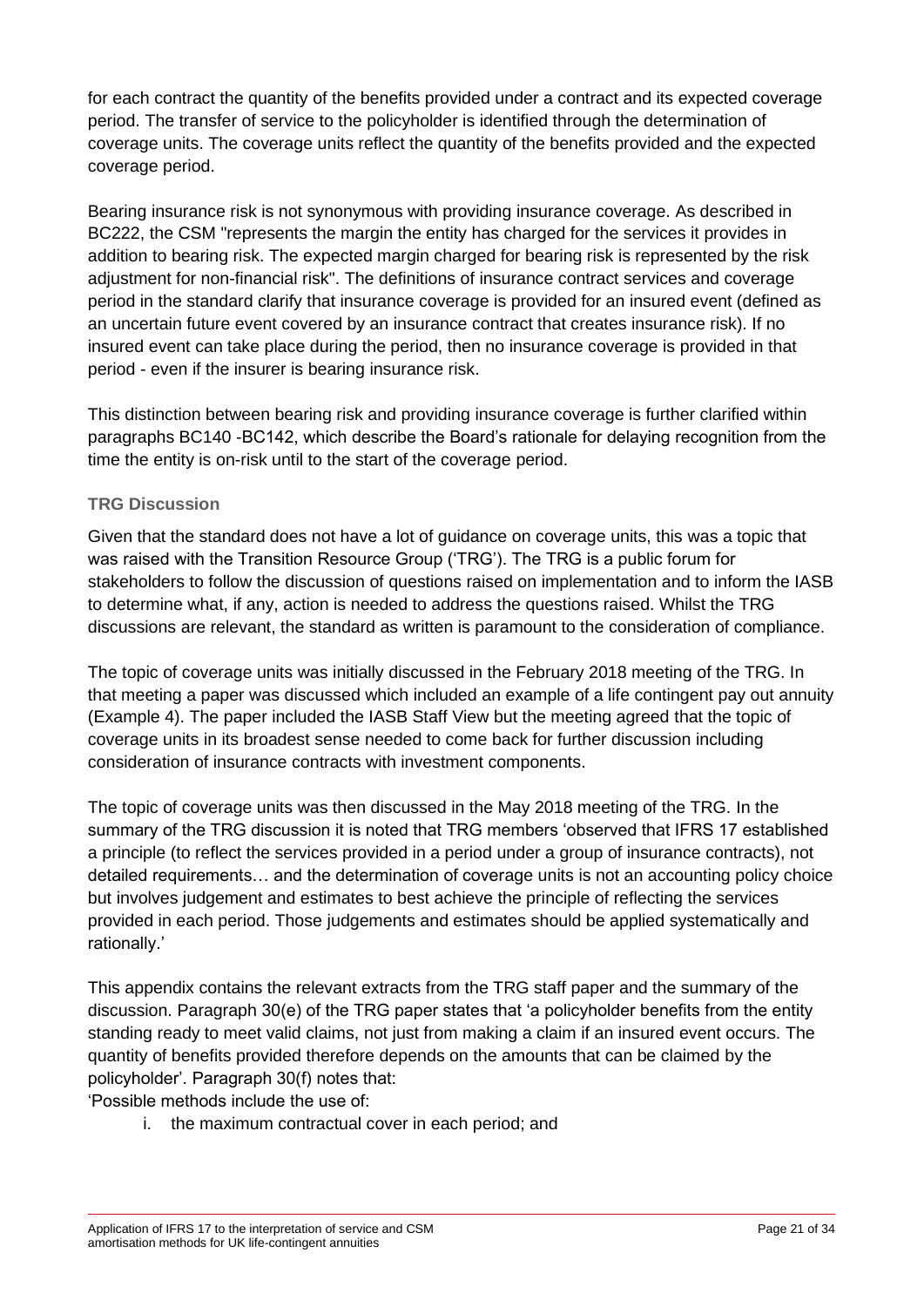ii. the amount the entity expects the policyholder to be able to validly claim in each period if an insured event occurs.'

The TRG staff paper included a number of example contracts. Example 12 in the paper was a life contingent annuity. In the staff comments in the paper the staff noted that the quantity of benefits is the fixed monthly amount payable. As noted above, Example 13 was a forward purchase of a fixed rate annuity, and the staff noted their view that 'the coverage period does not start until the date the annuity starts'.

Paragraph 9 of the May 2018 TRG paper states that:

- 'a) coverage units reflect the likelihood of insured events occurring only to the extent that they affect the expected duration of contracts in the group; and
- b) coverage units do not reflect the likelihood of insurance events occurring to the extent that they affect the amount expected to be claimed in the period'

In addition, the following principles were noted in paragraph 35 of the IASB meeting summary:

- 'd) determining the quantity of benefits provided under a contract requires an entity to consider the benefits expected to be received by the policyholder, not the costs of providing those benefits expected to be incurred by the entity
- e) a policyholder benefits from the entity standing ready to meet valid claims, not just from making a claim if an insured event occurs. The quantity of benefits provided therefore relates to the amounts that can be claimed by the policyholder.'

The TRG noted (per paragraph 35(h) in the IASB meeting summary) a number of methods which might achieve the objective if they are reasonable proxies for the services provided under the group of insurance contracts in each period:

- i. a straight-line allocation over the passage of time, but reflecting the number of contracts in a group.
- ii. a method based on the maximum contractual cover in each period.
- iii. a method based on the amount the entity expects the policyholder to be able to validly claim in each period if an insured event occurs.
- iv. methods based on premiums. However, premiums will not be reasonable proxies when comparing services across periods if they are receivable in different periods to those in which services are provided, or reflect different probabilities of claims for the same type of insured event in different periods rather than different levels of service of standing ready to meet claims. Additionally, premiums will not be reasonable proxies when comparing contracts in a group if the premiums reflect different levels of profitability in contracts. The level of profitability in a contract does not affect the services provided by the contract.
- v. methods based on expected cash flows. However, methods that result in no allocation of the contractual service margin to periods in which the entity is standing ready to meet valid claims do not meet the objective.

Notwithstanding the above examples, the TRG noted (per paragraph 35(g) in the IASB meeting summary) that IFRS 17 does not specify a particular method or methods to determine the quantity of benefits and so different methods may achieve the objective of reflecting the services provided in each period, depending on facts and circumstances.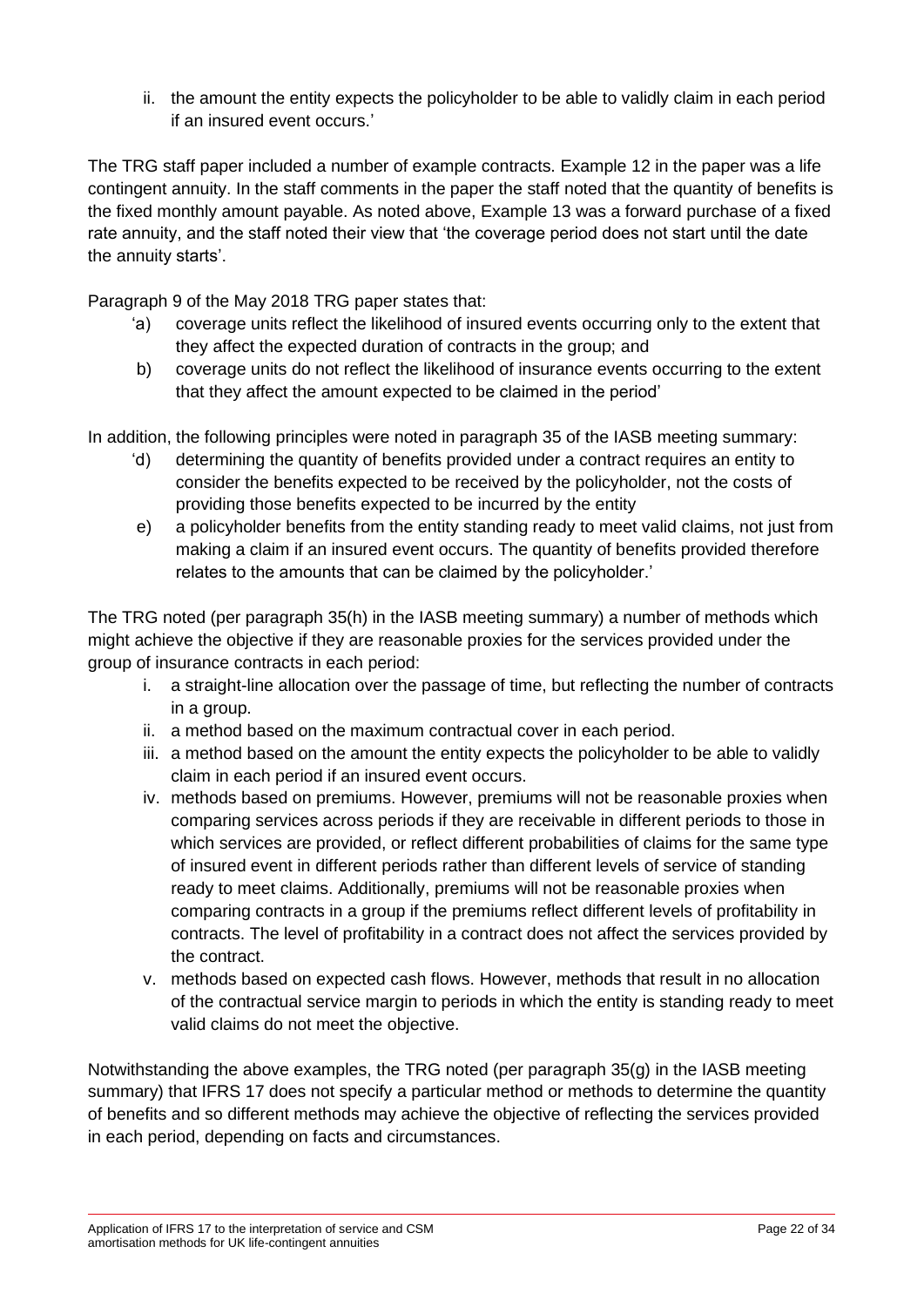# **2. IFRS 17 - Standard**

Para 43: 'The contractual service margin at the end of the reporting period represents the profit in the group of insurance contracts that has not yet been recognised in profit or loss because it relates to future services to be provided under the contracts in the group.'

Para 44(e): 'the amount recognised as insurance revenue because of the transfer of insurance contract services in the period, determined by the allocation of the contractual service margin remaining at the end of the reporting period (before any allocation) over the current and remaining coverage period applying paragraph B119.'

Para B65: Cash flows within the boundary of an insurance contract are those that relate directly to the fulfilment of the contract, including cash flows for which the entity has discretion over the amount or timing. The cash flows within the boundary include:

(ka) costs the entity will incur:

- i. performing investment activity, to the extent the entity performs that activity to enhance benefits from insurance coverage for policyholders. Investment activities enhance benefits from insurance coverage if the entity performs those activities expecting to generate an investment return from which policyholders will benefit if an insured event occurs.
- ii. providing investment-return service to policyholders of insurance contracts without direct participation features (see paragraph B119B).
- iii. providing investment-related service to policyholders of insurance contracts with direct participation features.

### Para B119:

…

'An amount of the contractual service margin for a group of insurance contracts is recognised in profit or loss in each period to reflect the insurance contract services provided under the group of insurance contracts in that period (see paragraphs  $44(e)$ ,  $45(e)$  and  $66(e)$ ). The amount is determined by:

- a) identifying the coverage units in the group. The number of coverage units in a group is the quantity of insurance contract services provided by the contracts in the group, determined by considering for each contract the quantity of the benefits provided under a contract and its expected coverage period.
- b) allocating the contractual service margin at the end of the period (before recognising any amounts in profit or loss to reflect the insurance contract services provided in the period) equally to each coverage unit provided in the current period and expected to be provided in the future.
- c) recognising in profit or loss the amount allocated to coverage units provided in the period.'

### Para B119B

Insurance contracts without direct participation features may provide an investment-return service if, and only if:

- a) an investment component exists, or the policyholder has a right to withdraw an amount;
- b) the entity expects the investment component or amount the policyholder has a right to withdraw to include an investment return (an investment return could be below zero, for example, in a negative interest rate environment); and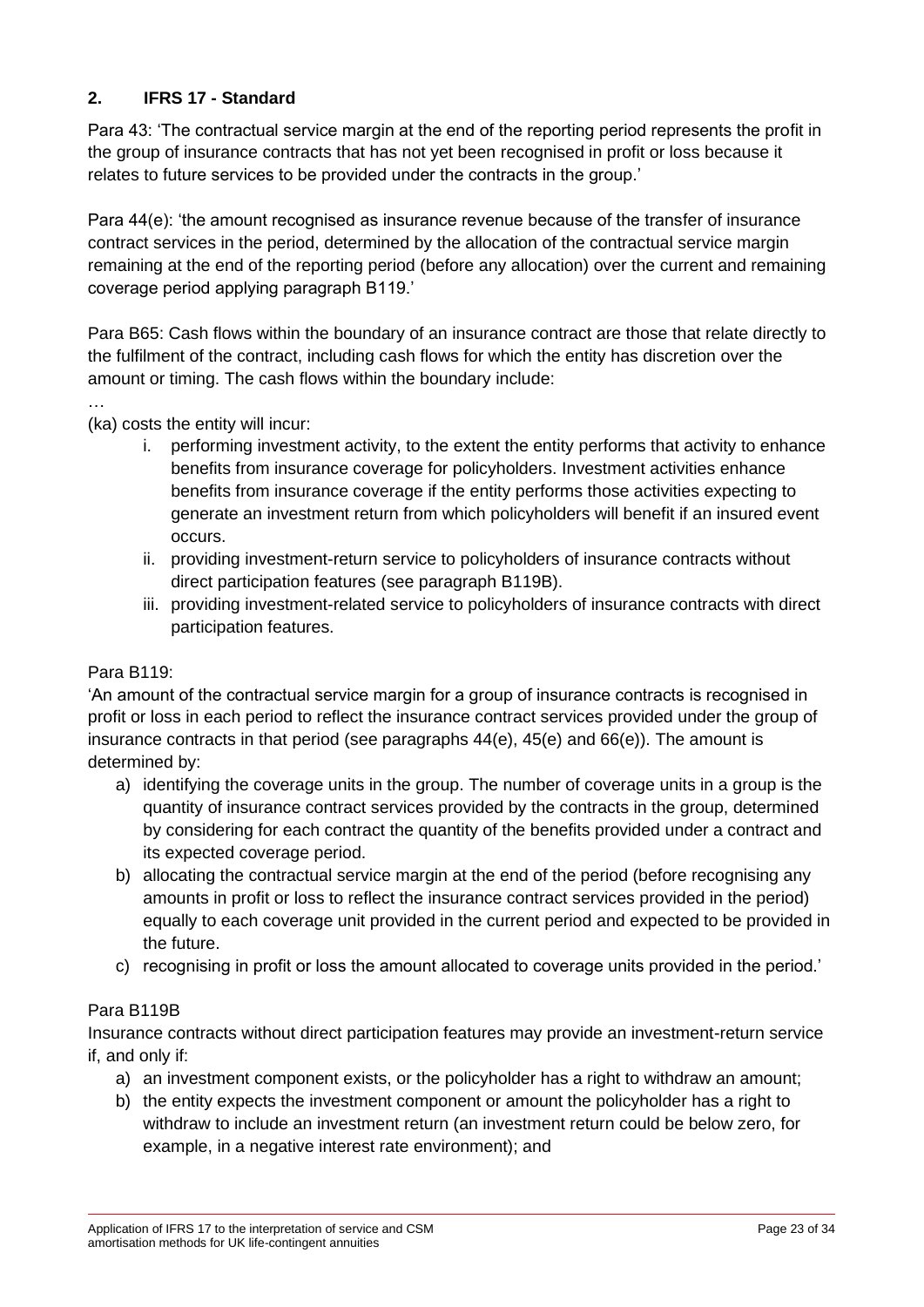c) the entity expects to perform investment activity to generate that investment return.

#### Appendix A - definitions

- cov Coverage period The period during which the entity provides insurance contract services. This period includes the insurance contract services that relate to all premiums within the boundary of the insurance contract.
- Insur Insurance contract services The following services that an entity provides to a policyholder of an insurance contract:
	- a) coverage for an insured event (insurance coverage);
	- b) for insurance contracts without direct participation features, the generation of an investment return for the policyholder, if applicable (investment-return service); and
	- c) for insurance contracts with direct participation features, the management of underlying items on behalf of the policyholder (investment-related service).
- I Insured event An uncertain future event covered by an insurance contract that creates insurance risk.

#### **3. IFRS 17 - Basis for Conclusions**

#### Para BC140-BC142:

'BC140 The Board considered whether an entity should recognise the obligations and associated benefits arising from a group of insurance contracts from the time at which it accepts risk. Doing so would be consistent with the aspects of IFRS 17 that focus on measuring the obligations accepted by the entity. However, such an approach would differ from that required for revenue contracts within the scope of IFRS 15, which focuses on measuring performance. Under IFRS 15, an entity recognises no rights or obligations until one party has performed under the contract. That model would be consistent with the aspects of IFRS 17 that focus on measuring performance.

BC141 Further, some stakeholders were concerned that a requirement to recognise the group of insurance contracts from the time the entity accepts risk would mean that the entity would need to track and account for the group even before the coverage period begins. Those expressing that view stated that accounting for the group of insurance contracts before the coverage period begins would require system changes whose high costs outweigh the benefits of doing so, particularly because the amount recognised before the coverage period begins might be immaterial, or even nil. In the view of these respondents, even if amounts recognised before the coverage period begins are insignificant, requiring an entity to account for groups of insurance contracts in the precoverage period would impose on the entity the requirement to track groups to demonstrate that the amounts are insignificant.

BC142 The Board was sympathetic to those concerns. Accordingly, the Board adopted an approach that combines aspects of both approaches set out in paragraph BC140 by requiring that an entity recognise a group of insurance contracts from the earliest of:

- a) the beginning of the coverage period of the group of contracts;
- b) the date on which the first payment from a policyholder in the group becomes due; or
- c) for a group of onerous contracts, when the group becomes onerous.'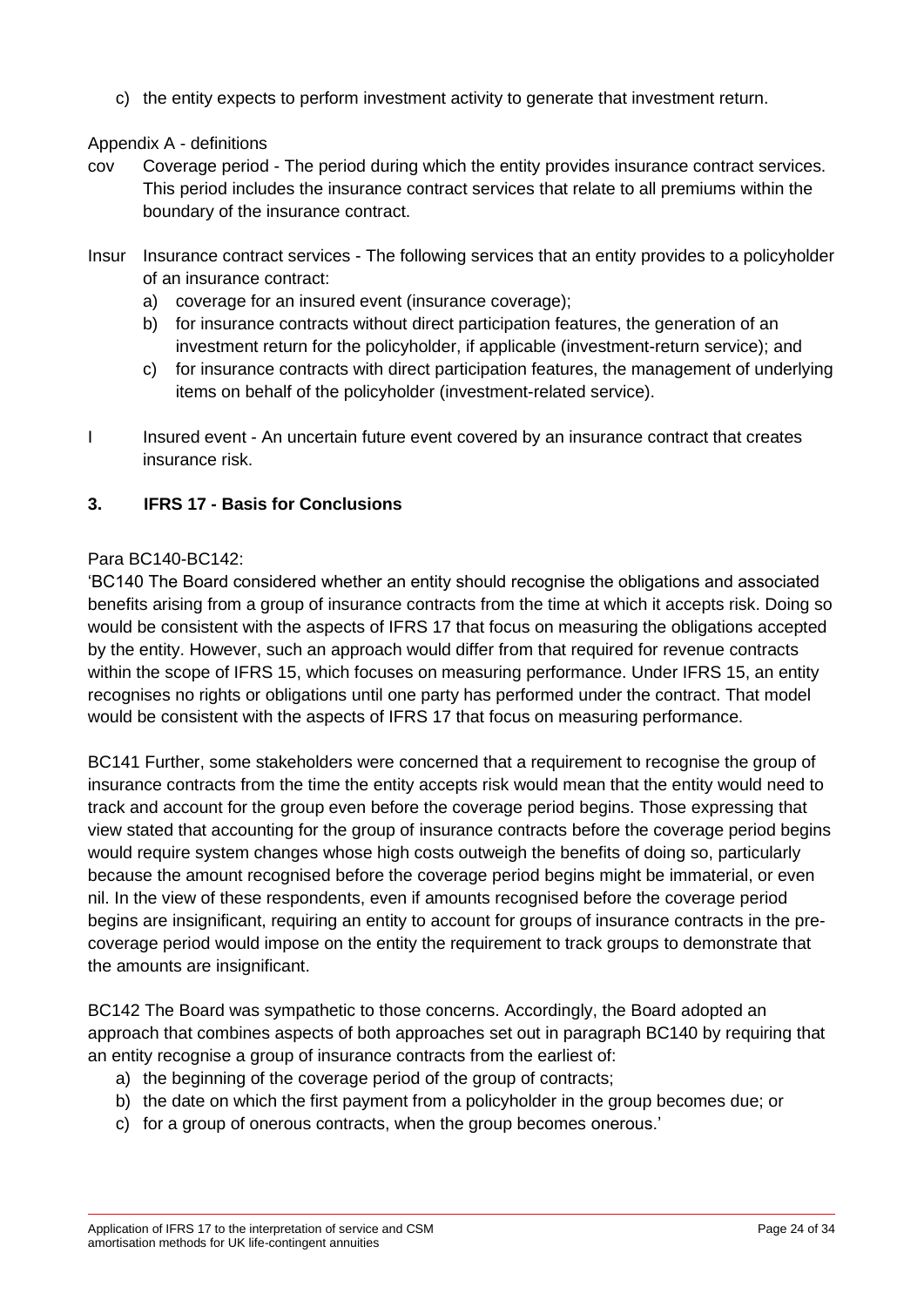# Para BC222:

'BC222 The key service provided by insurance contracts is insurance coverage, but contracts may also provide investment-related or other services. The measurement of a group of insurance contracts at initial recognition includes a contractual service margin, which represents the margin the entity has charged for the services it provides in addition to bearing risk. The expected margin charged for bearing risk is represented by the risk adjustment for non-financial risk (see paragraphs BC206–BC214).'

# Para BC283:

'BC283 Consistent with the requirements in IFRS 15, the settlement of a liability is not considered to be a service provided by the entity, Thus, the recognition period for the contractual service margin is the coverage period over which the entity provides the coverage promised in the insurance contract, rather than the period over which the liability is expected to be settled. The margin the entity recognises for bearing risk is recognised in profit or loss as the entity is released from risk in both the coverage period and the settlement period.'

# **4. Agenda Paper 5 from the May 2018 TRG**

### Para 9:

'At the February 2018 meeting, TRG members discussed the analysis of the submission in Agenda Paper 5 from that meeting and observed that:

- a) coverage units reflect the likelihood of insured events occurring only to the extent that they affect the expected duration of contracts in the group; and
- b) coverage units do not reflect the likelihood of insurance events occurring to the extent that they affect the amount expected to be claimed in the period.'

...

# Para 20:

'the objective in IFRS 17 for the allocation of the contractual service margin is to reflect the services provided in the period. The staff think the determination of coverage units to achieve this objective is not an accounting policy choice but involves judgement and estimates to best reflect the provision of service. That judgement and estimates should be determined systematically and rationally. The disclosure requirements of paragraph 125 of IAS 1 Presentation of Financial Statements apply.'

...

# Para 30:

'The staff observe:

- a) paragraph B119 of IFRS 17 requires that 'An amount of the contractual service margin for a group of insurance contracts is recognised in profit or loss in each period to reflect the services provided under the group of insurance contracts in that period'.
- b) because the objective is to reflect the service provided in each period, different levels of service across periods should be reflected.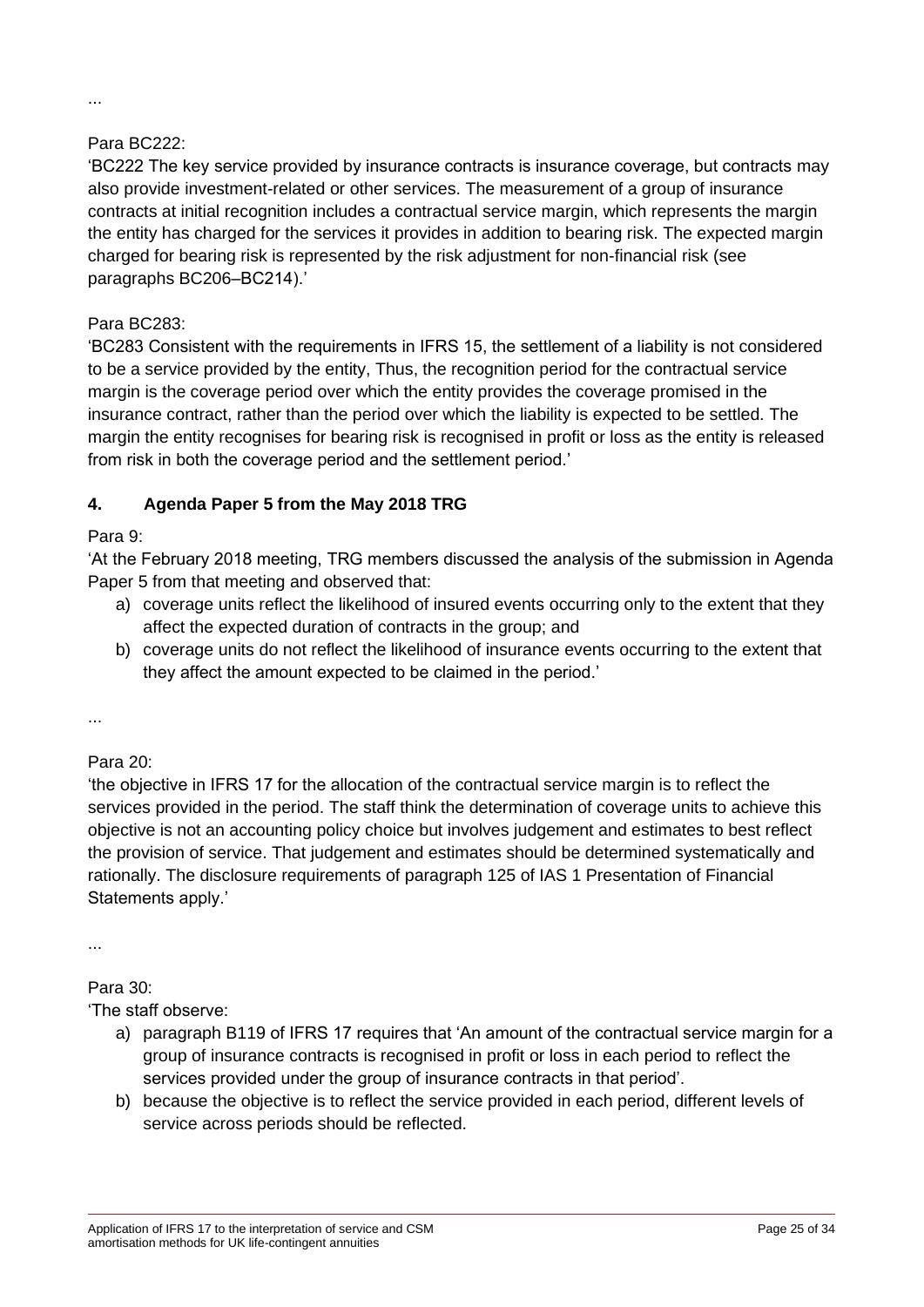- c) paragraph B119(a) of IFRS 17 requires an entity to determine the services provided by the group considering for each contract the quantity of benefits provided under a contract and its expected coverage duration.
- d) determining the quantity of benefits provided under a contract requires an entity to consider the benefits expected to be received by the policyholder, not the costs of providing those benefits expected to be incurred by the entity.
- e) a policyholder benefits from the entity standing ready to meet valid claims, not just from making a claim if an insured event occurs. The quantity of benefits provided therefore depends on the amounts that can be claimed by the policyholder. The entity is standing ready to meet those claims. The amount that a policyholder can claim affects the benefit of being able to make a claim. The probability of a policyholder making a claim does not affect the benefit of it being able to make a claim.
- f) IFRS 17 does not specify a particular method or methods to determine the quantity of benefits. Therefore, different methods can be used to determine the quantity of benefits as long as they achieve the objective of reflecting the service provided in each period. Judgement needs to be applied to determine the method that best reflects the service provided. Possible methods include the use of:
	- i. the maximum contractual cover in each period; and
	- ii. the amount the entity expects the policyholder to be able to validly claim in each period if an insured event occurs.
- g) The following methods would not meet the objective:
	- i. for an insurance contract without an investment component, methods in which the quantity of benefits is affected by the performance of any of the entity's assets. The quantity of benefits provided under an insurance contract without an investment component depends solely on the service provided (see paragraphs 31–43 of this paper for a discussion of insurance contracts with investment components).
	- ii. methods that result in no allocation of the contractual service margin to periods in which the entity is standing ready to meet valid claims.
	- iii. methods based on premiums, unless they can be demonstrated to be reasonable proxies for the services provided by the entity in each period. For example, premiums will not be a reasonable proxy when comparing service across periods if they are receivable in different periods to those in which services are provided, or reflect different probabilities of claims in different periods rather than different levels of service of standing ready to meet claims. Additionally, premiums will not be a reasonable proxy when comparing contracts in a group if the premiums reflect different levels of profitability in contracts or different probabilities of claims rather than different levels of the service of standing ready to meet claims. The level of profitability in a contract does not affect the services provided by the contract.
	- iv. methods based on expected cash flows, unless they can be demonstrated to be reasonable proxies for the services provided by the entity in each period. For example, expected cash flows will not be a reasonable proxy if they reflect different probabilities of claims rather than different levels of the service of standing ready to meet claims.

...

Para B.10-B.13: Example 3—Mortgage loss cover: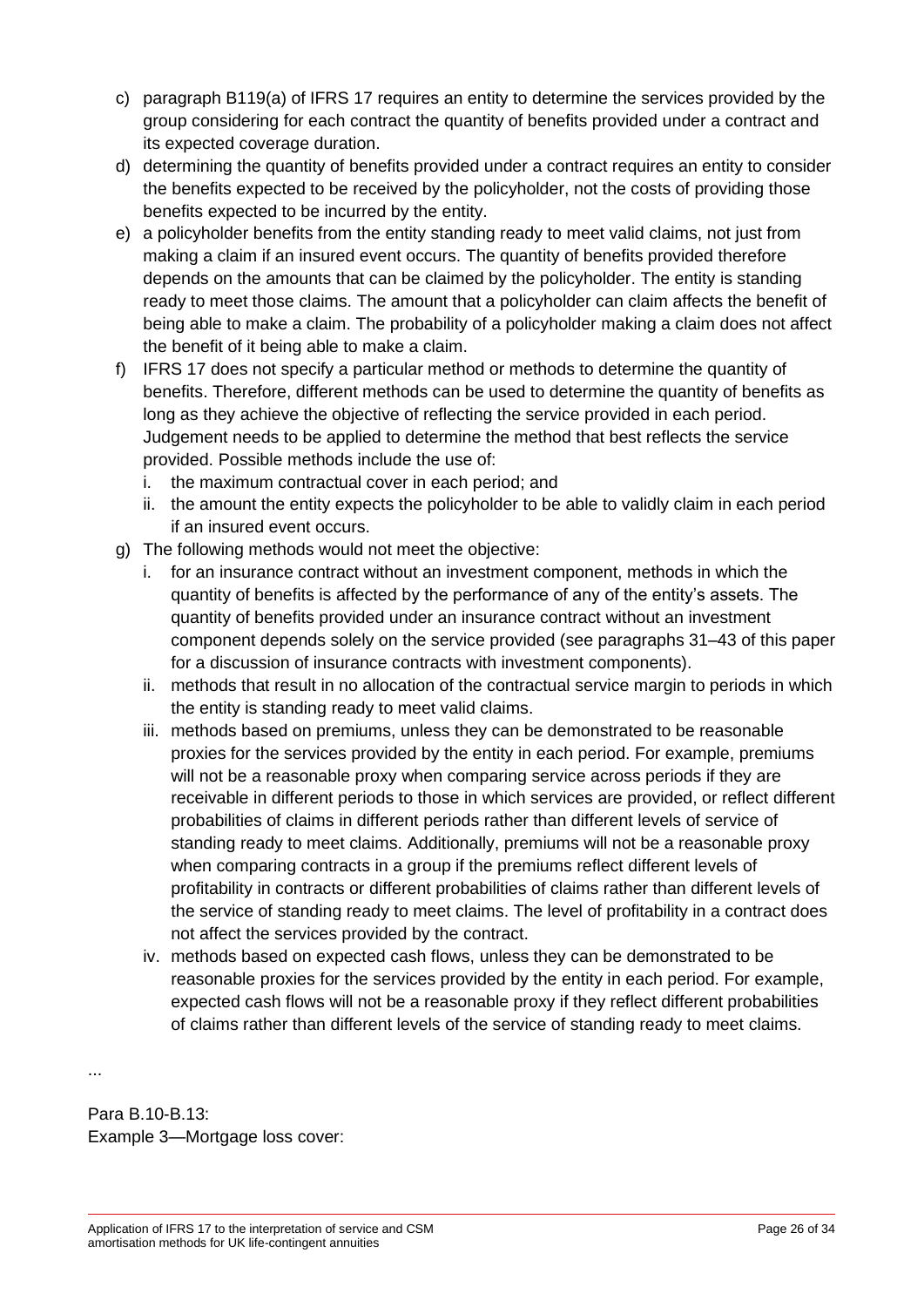B.10 Example: a contract provides cover for five years for default losses on a mortgage, after recovering the value of the property on which the mortgage is secured. The balance of the mortgage will decline because of contractually scheduled payments and cannot be increased.

B.11 No comments were made about the expected coverage duration.

B.12 Methods suggested for determining the quantity of benefits:

- a) contractual balance of mortgage; and
- b) the amount for which the policyholder has the ability to make a valid claim, ie the contractual balance of the mortgage, less the expected value of the property.

# B.13 Staff comments:

- a) the staff think the expected coverage duration is the five years during which cover is provided, adjusted for any expectations of lapses.
- b) for determining the quantity of benefits, the staff think either method suggested could be valid. Method B.12(a) is the maximum contractual cover and method B.12(b) is the amount the entity expects the policyholder to be able to make a valid claim for if the insured event occurs.

...

Para B.44-B.49: Example 12—Life contingent annuity:

B.44 Example: a life contingent pay out annuity pays a fixed monthly amount of CU10 each period until the annuitant dies.

B.45 Combined comments on the expected coverage duration and the quantity of benefits:

- a) there is a constant level of benefits provided over the life of the annuitant. The contractual service margin would be amortised straight line over the remaining expected life of the annuitant. That is the quantity of benefit is 10 per year, and the coverage duration is the length of time until there is zero probability of making a payment to the policyholder (40 years).
- b) the contract is a series of individual promises to pay a fixed amount at a future point in time if the annuitant is alive at that point in time. The cumulative coverage units in the first period are the total expected dates a payment will be made. The second period cumulative coverage units would be one less coverage unit as a coverage unit expired with the reaching of the first promise to pay at a point in time. That is the quantity of benefit and coverage duration are determined together by multiplying the face amount by the probability of making payment in each year (not the probability weighted cash flow).
- c) the coverage units are determined by the quantity of benefits and the expected duration. The quantity of benefits is a constant benefit of 10 per year. The expected duration is the probability-weighted average duration of the contract.

B.46 Staff comments:

a) the staff think the expected coverage duration is the probability-weighted average expected duration of the contract. The expected coverage duration is reassessed each period (same as Approach B.45(c)).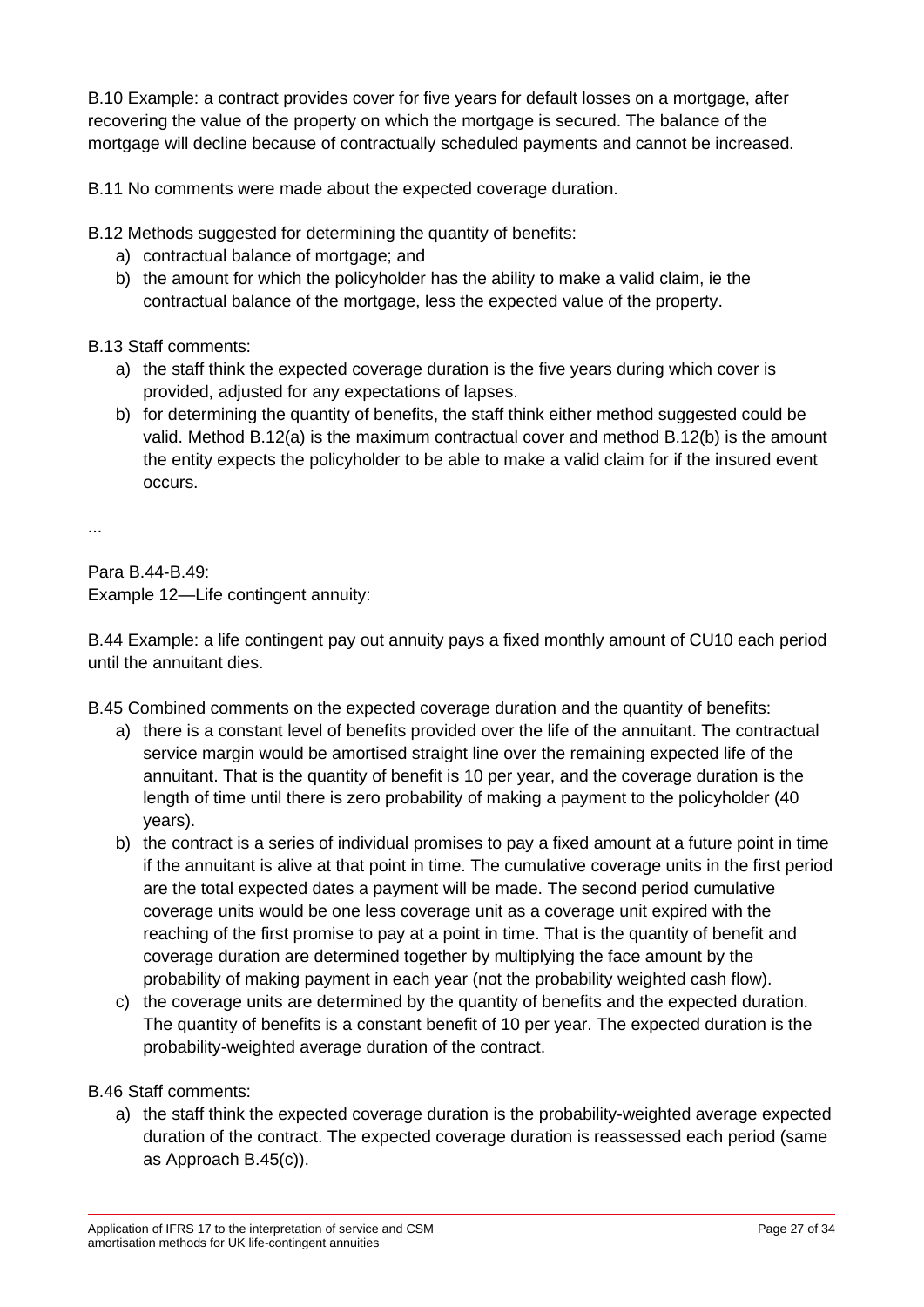- b) the staff think the quantity of benefits is the fixed monthly amount of CU10 (same as Approach B.45(c)).
- c) the staff do not agree with Approach B.45(a) because it does not reflect the expected duration of the contract. The staff do not agree with Approach B.45(b) because it requires an entity to split a contract into multiple individual contracts. It also does not seem to require reassessment of the expected coverage duration.

Example 13—Forward purchase of fixed rate annuity

B.47 Example: forward contract to buy an annuity in the future at a fixed rate. The premium is payable when the annuity is bought. If the policyholder dies, or cancels the contract, before the date the annuity can be purchased, the policyholder receives no benefit.

B.48 Comments on the coverage period:

- a) the entity bears insurance risk from the date the forward contract is issued. Hence, the coverage period starts at that date.
- b) the entity bears insurance risk from the date the forward contract is issued, but the coverage period does not start until the date the annuity starts. The insured event is that the policyholder lives long enough to receive payments under the annuity.

B.49 Staff comments: The staff think Approach B.48(b) is valid. The staff do not think an insured event can happen in the period before the annuity starts.

…

Example 15—Endowment policy

C.6 Example: the entity has issued conventional participating insurance with the following features:

- a) the policyholder pays a regular level premium to the insurance entity.
- b) in return, the policyholder receives:
	- i. insurance coverage, payable upon death of the life insured, of a specified sum insured; and
	- ii. a share of the investment returns from an underlying pool of assets to which the policy refers.
- c) the investment returns are allocated to the policyholder through bonuses that are added to the policy's sum insured.
- d) the insurance entity may allocate 'reversionary bonuses' (ie an annual incremental addition to the sum insured) or 'terminal bonuses' (ie an amount in addition to the sum insured and reversionary bonuses that is payable to the policyholder upon maturity or death).
- e) there are three ways in which the policy can terminate. The policyholder could:
	- i. die. In this case the sum insured including all reversionary bonuses accumulated at the time of death and the terminal bonus would be payable.
	- ii. survive and reach the maturity date of the policy. In this case the maturity value consisting of the sum insured, all reversionary bonuses accumulated at maturity and the terminal bonus would be payable.
	- iii. voluntarily surrender their policy before the maturity date. In this case, a surrender value would be payable to the policyholder.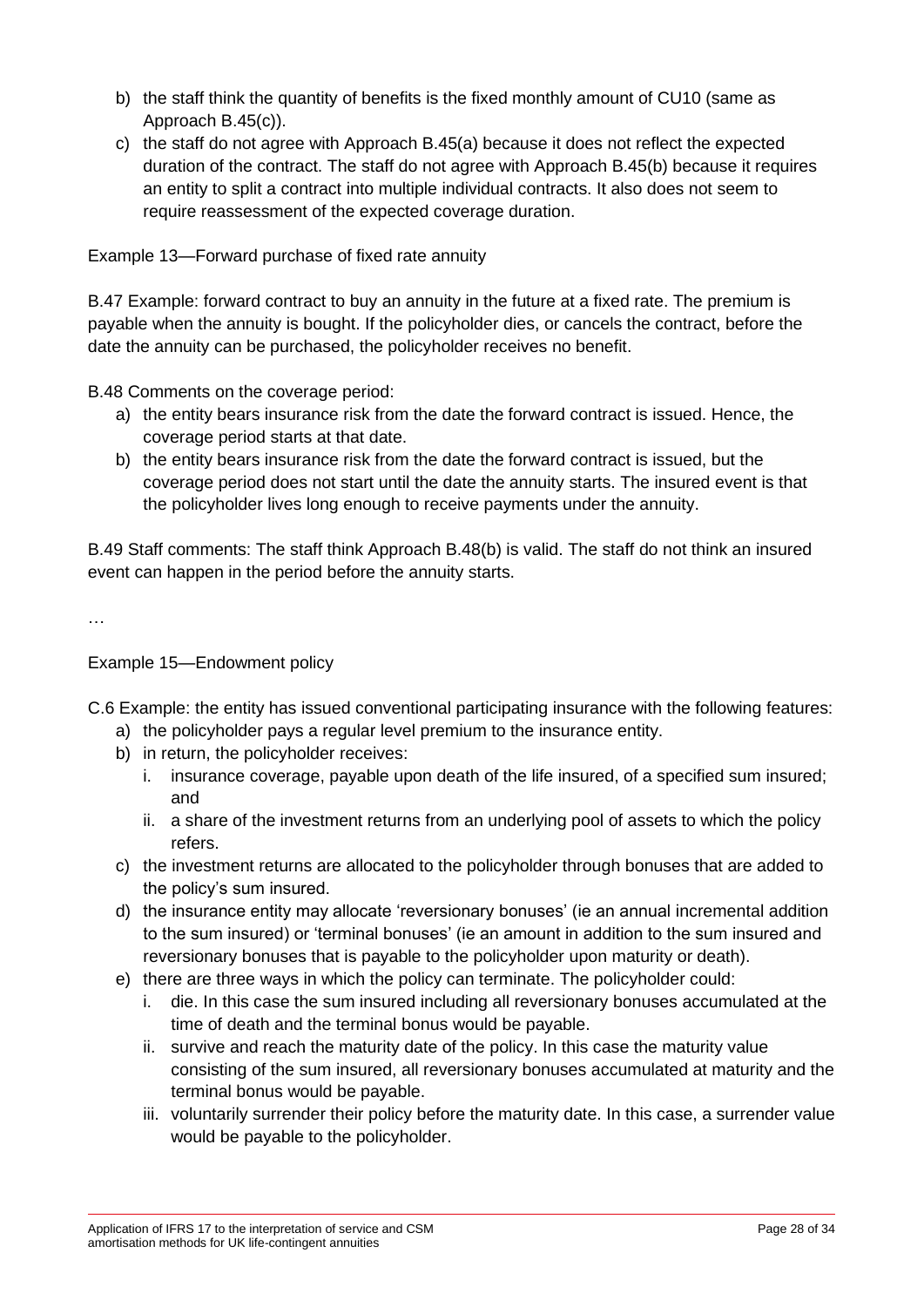The surrender value is generally based on a set schedule such that the surrender value is low in the early years of the policy and increases with policy duration. At maturity, the surrender value equals the maturity value.

A key point of these contracts is that the insurance component of the policy dominates at early durations and the investment component dominates at later durations as the policyholder accumulates investment returns.

C.7 No comments were made about the expected coverage duration (there is insurance risk until maturity of the contract because

the surrender value is always lower than the amount payable on death).

C.8 The following methods were suggested for determining the quantity of benefits:

- a) coverage units are determined by reference to the amount payable on death, which reflects the quantity of benefits for both insurance and investment services provided by the entity; and
- b) coverage units are determined by reference to the difference between the amount payable on death and the surrender value, which reflects the quantity of benefits only for the services provided by the entity.

# C.9 Staff comments:

- a) for both VFA and general model contracts, the staff think the expected coverage duration is the expected duration of the contract, including expectations of surrender.
- b) for the quantity of benefits, the staff think the analysis differs for VFA and general model contracts:
	- i. if the contract falls within the scope of the VFA, the coverage units should be determined reflecting the benefits to the policyholder of the services and the investment-related services. One method of doing this would be by using the amount payable on death (ie including the surrender value). (Same as method in C.8(a)).
	- ii. if the contract does not fall within the scope of the VFA, the contract provides only services for the purpose of applying IFRS 17. In principle, the coverage units should be determined by the insurance benefit only, ie excluding the surrender value. (Same as method C.8(b)). However, IFRS 17 does not require entities to separately identify investment components before a claim is incurred, because of the difficulties in doing so.3 Therefore, the staff think that determining the quantity of benefits by excluding the surrender value is a possible approach if an entity has reasonable and supportable information to do so. If the entity does not have such reasonable and supportable information, it will need to use its judgement to determine the quantity of benefits.

# **5. IASB meeting summary for Agenda Paper 5 from the May 2018 TRG**

### Para 31:

Paragraphs 32-35 summarise the TRG discussions on the determination of coverage units to reflect the service provided under a group of contracts. Paragraphs 36‒39 summarise the TRG discussions on whether the services provided include investment-related services.

How to determine coverage units to reflect the services provided under a group of contracts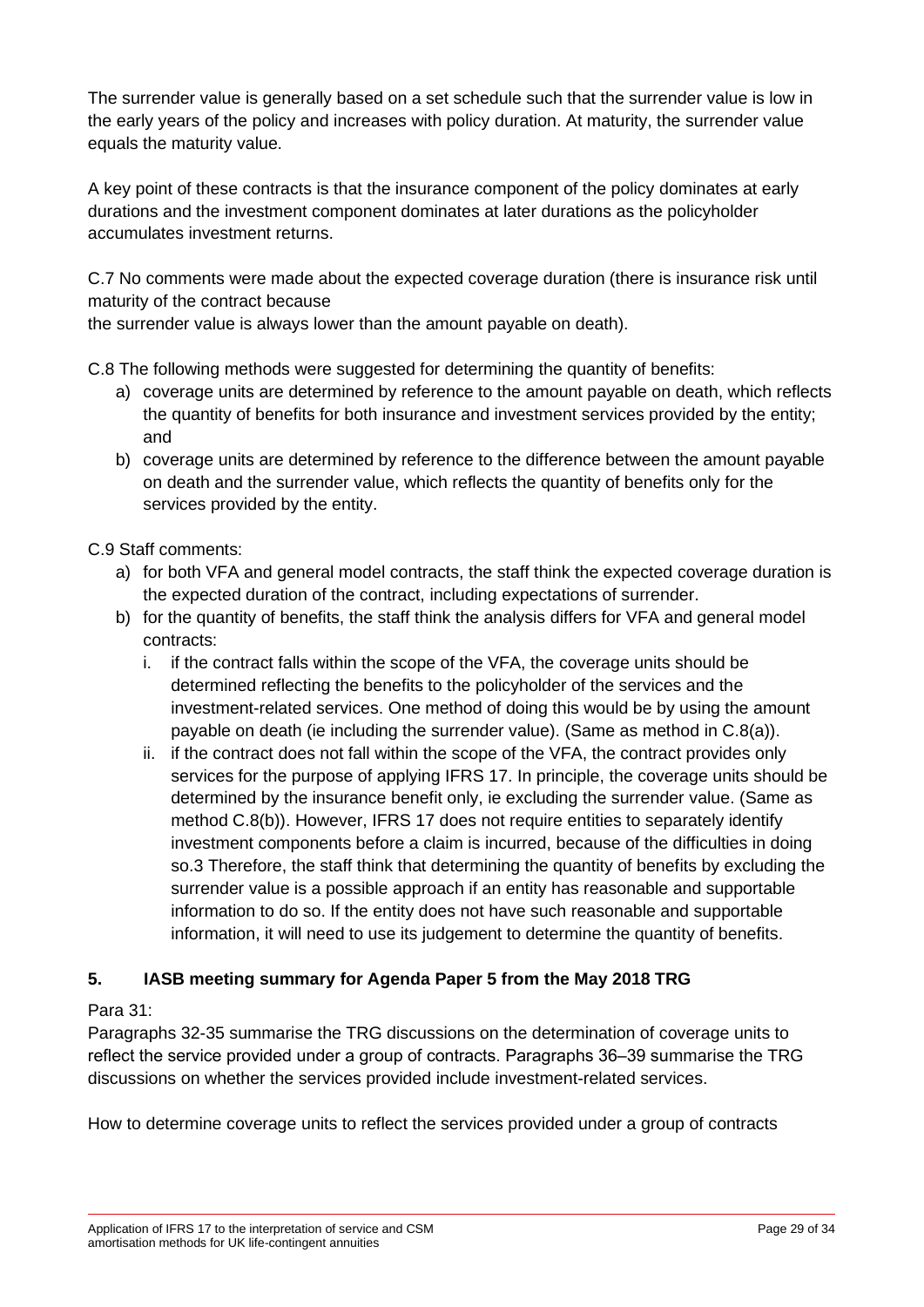## Para 32:

TRG members discussed the analysis in Agenda Paper 5. They observed that IFRS 17 established a principle (to reflect the services provided in a period under a group of insurance contracts), not detailed requirements, and that it would not be possible to develop detailed requirements that would apply appropriately to the wide variety of insurance products existing globally.

### Para 33:

TRG members also observed the determination of coverage units is not an accounting policy choice but involves judgement and estimates to best achieve the principle of reflecting the services provided in each period. Those judgements and estimates should be applied systematically and rationally.

### Para 34:

TRG members noted the analysis of the examples in Agenda Paper 5 depends on the fact patterns in that paper, and would not necessarily apply to other fact patterns. In addition, which method would best reflect the services provided in each period would be a matter of judgement based on facts and circumstances.

#### Para 35:

In considering how to achieve the principle, TRG members observed:

- a) the period in which an entity bears insurance risk is not necessarily the same as the insurance coverage period.
- b) expectations of lapses of contracts are included in the determination of coverage units because they affect the expected duration of the coverage. Consistently, coverage units reflect the likelihood of insured events occurring to the extent that they affect the expected duration of coverage for contracts in the group.
- c) because the objective is to reflect the services provided in each period, different levels of service across periods should be reflected in the determination of coverage units.
- d) determining the quantity of benefits provided under a contract requires an entity to consider the benefits expected to be received by the policyholder, not the costs of providing those benefits expected to be incurred by the entity.
- e) a policyholder benefits from the entity standing ready to meet valid claims, not just from making a claim if an insured event occurs. The quantity of benefits provided therefore relates to the amounts that can be claimed by the policyholder.
- f) different probabilities of an insured event occurring in different periods do not affect the benefit provided in those periods of the entity standing ready to meet valid claims for that insured event. Different probabilities of different types of insured events occurring might affect the benefit provided by the entity standing ready to meet valid claims for the different types of insured events.
- g) IFRS 17 does not specify a particular method or methods to determine the quantity of benefits. Different methods may achieve the objective of reflecting the services provided in each period, depending on facts and circumstances.
- h) The following methods might achieve the objective if they are reasonable proxies for the services provided under the group of insurance contracts in each period:
	- i. a straight-line allocation over the passage of time, but reflecting the number of contracts in a group.
	- ii. a method based on the maximum contractual cover in each period.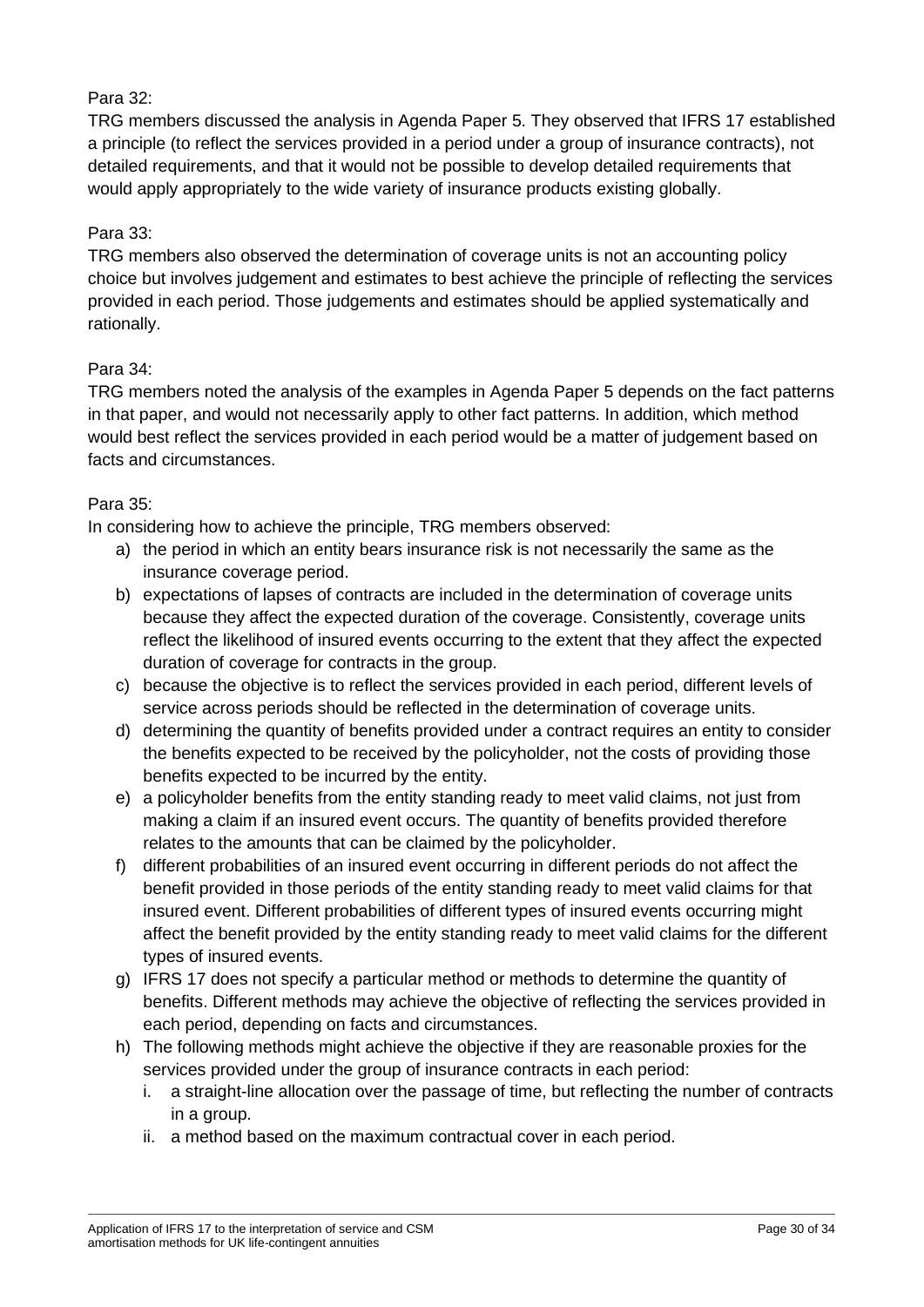- iii. a method based on the amount the entity expects the policyholder to be able to validly claim in each period if an insured event occurs.
- iv. methods based on premiums. However, premiums will not be reasonable proxies when comparing services across periods if they are receivable in different periods to those in which services are provided, or reflect different probabilities of claims for the same type of insured event in different periods rather than different levels of service of standing ready to meet claims. Additionally, premiums will not be reasonable proxies when comparing contracts in a group if the premiums reflect different levels of profitability in contracts. The level of profitability in a contract does not affect the services provided by the contract.
- v. methods based on expected cash flows. However, methods that result in no allocation of the contractual service margin to periods in which the entity is standing ready to meet valid claims do not meet the objective.

# **6. Agenda paper 5 from Feb 2018 TRG**

Example 4–Life contingent pay out annuity

A18. A life contingent pay out annuity pays a fixed monthly amount of CU10 each period until the annuitant dies.

A19. What is the quantity of benefits provided under the contract in each period?

A20. Approach A: There is a constant level of benefits provided over the life of the annuitant. The contractual service margin would be amortized straight line over the remaining expected life of the annuitant. That is the quantity of benefit is 10 per year, and the coverage duration is the length of time until there is zero probability of making a payment to the policyholder = 40 years. This results in 400 coverage units being provided over the entire contract. The amount of amortisation of the contractual service margin in each year is then calculated as: (opening contractual service margin + interest accretion) \* (coverage units in current year / total coverage units in current and all future years).

A21. Approach B: The contract is a series of individual promises to pay a fixed amount at a future point in in time if the annuitant is alive at that point in time. The cumulative coverage units in the first period are the total expected dates a payment will be made. The second period cumulative coverage units would be one less coverage unit as a coverage unit expired with the reaching of the first promise to pay at a point in time. That is the quantity of benefit and coverage duration are determined together by multiplying the face amount by the 2 probability of making payment in each year (not the probability weighted cash flow).

# A22. View C: Either approach is acceptable under IFRS 17

A23. Staff View: The coverage units are determined by the quantity of benefits and the expected duration. The quantity of benefits is a constant benefit of 10 per year. The expected duration is the probability-weighted average duration of the contract. (The staff does not think any of views A-C give the same result as this). The staff also observes that the expected duration, and hence coverage units, should be reassessed at each reporting date.

# **7. IASB meeting summary for Agenda paper 5 from Feb 2018 TRG meeting**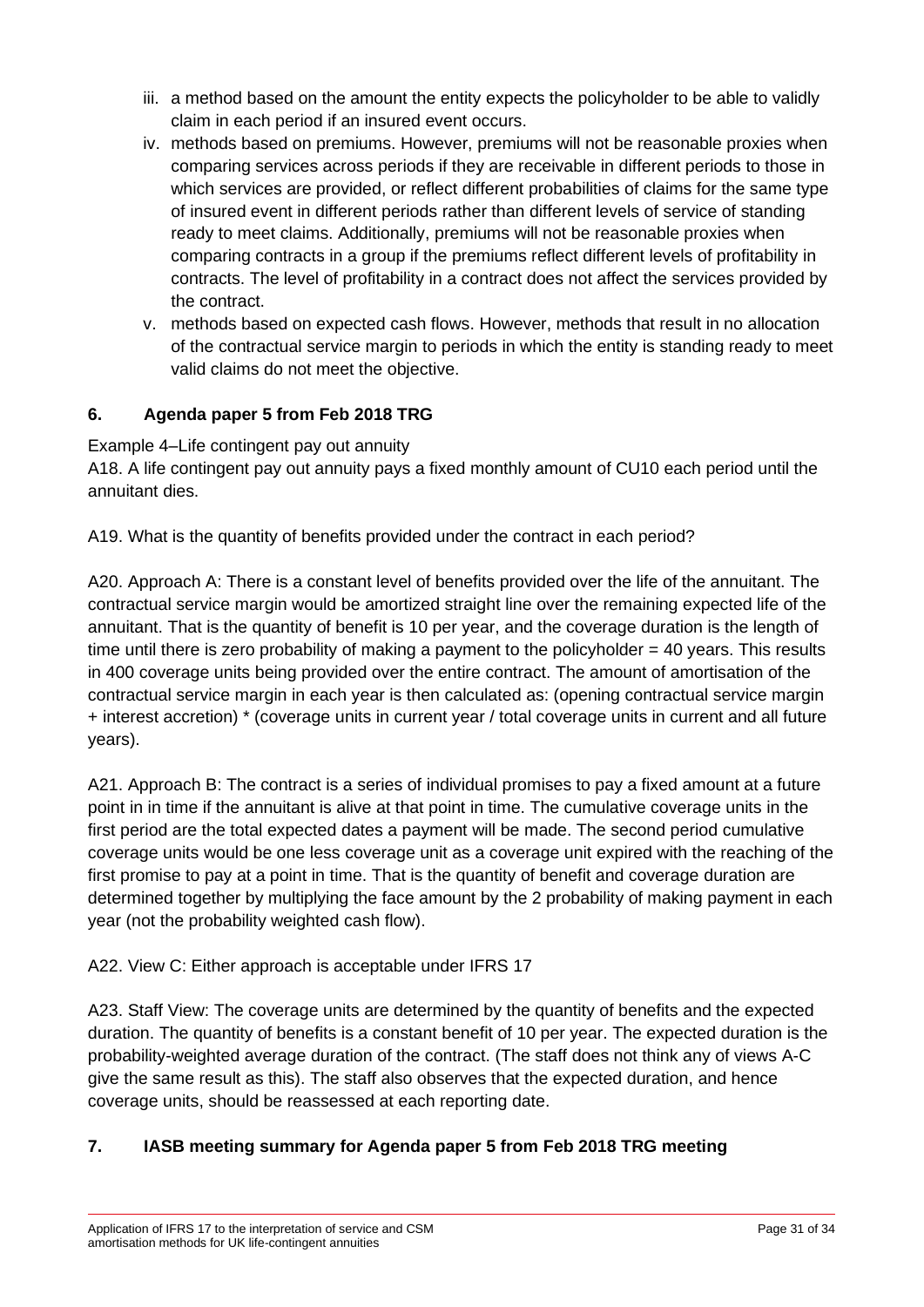Determining the quantity of benefits for identifying coverage units (Agenda Paper 5)

21. Coverage units establish the amount of the contractual service margin to be recognised in profit or loss for services provided in a period. Agenda Paper 5 addresses a submission received about how to determine the coverage units of a group of insurance contracts with no investment component. Insurance contracts with investment components will be discussed at a later meeting.

22. TRG members discussed the analysis in Agenda Paper 5 and observed that:

- a) coverage units reflect the likelihood of insured events occurring only to the extent that they affect the expected duration of contracts in the group; and
- b) coverage units do not reflect the likelihood of insurance events occurring to the extent that they affect the amount expected to be claimed in the period.

23. TRG members discussed the extent to which the determination of coverage units should reflect variability across periods in the level of cover provided by contracts in the group based on the narrow scope fact patterns presented. However, they observed that a view could not be reached before they also considered a wider scope including insurance contracts with investment components. Accordingly, the staff will bring a paper to a later TRG meeting that will address the determination of coverage units for contracts with investment components and will also develop further:

- a) the use of the maximum level of cover and the expected level of cover in periods. For example, the TRG considered a contract that provides cover for fire damage up to CU50m per year on a five year construction project. The value of the property covered is expected to increase over the 5 years. The maximum level of cover is the contract CU50m limit. The expected level of cover is the increasing value on which the entity is exposed to insurance risk.
- b) the balance to be struck between high-level principles and specific guidance, given the wide variety of insurance products that need to be considered.

24. TRG members agreed to send in their comments on the examples in Agenda Paper 5 by the end of February to help the development of the next paper.

### **8. Extracts from IASB papers on the introduction of the investment-return service**

### **A. IASB Board January 2019 (Paper 2E)**

15. Some of those stakeholders noted that without amending IFRS 17 to reflect investment-related services in determining coverage units for contracts accounted for applying the general model, the application of the requirements would result in unintended consequences. For example

- a) contracts that provide insurance coverage that ends significantly before the investmentrelated services would result in a front-end revenue recognition; and
- b) deferred annuity contracts with an account balance accumulating in the period before the annuity payments start could result in back-end revenue recognition if insurance coverage is provided only during the annuity periods.

…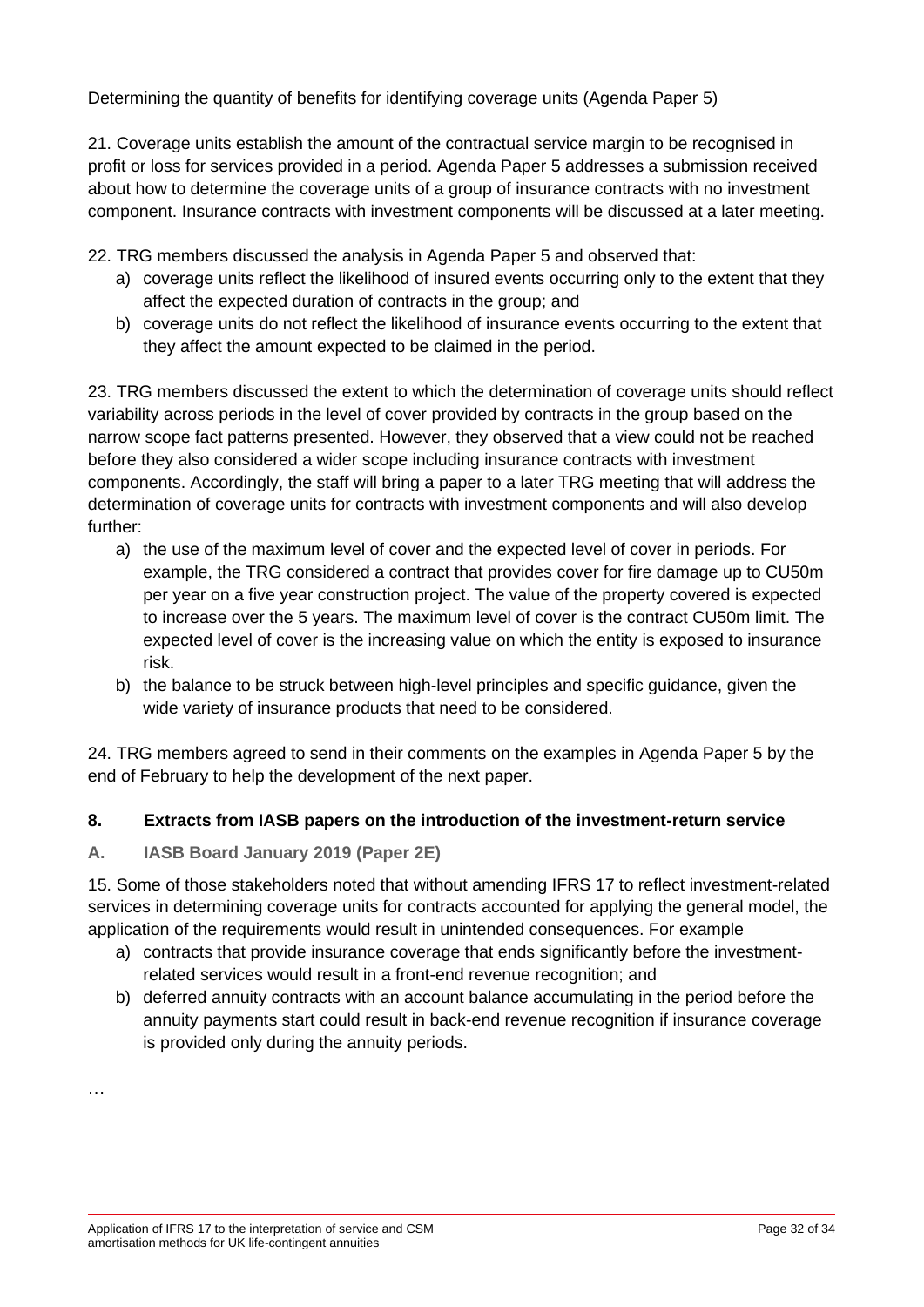33. In contrast, deferred annuities are often given as an example of when restricting coverage units to the period in which insurance coverage is provided is a problem. Looking at the cases in which there is no investment component in such contracts as described in paragraph 31(b) of this paper:

- a) if there is a payment on death in the accumulation phase, there is insurance coverage in the accumulation phase which will be included in the determination of coverage units. Hence, there should not be a problem in terms of the period over which the contractual service margin is recognised in profit or loss.
- b) if there is no payment on death in the accumulation phase, the staff think it is appropriate not to regard the contract as providing investment services: if the policyholder dies in the accumulation phase, the beneficiary receives no benefit from the investment. Any investment benefit arises only if the policyholder survives to receive the annuity. Hence the staff think it is appropriate to recognise the contractual service margin over the insurance coverage period only.
- **B. IASB Basis for Conclusions relating to the Amendment to IFRS 17 Exposure Draft (May 2019)**

BC54 A question submitted to the Transition Resource Group for IFRS 17 indicated that it would be useful to clarify that an entity is required to consider investment-related service when determining coverage units for insurance contracts with direct participation features. Transition Resource Group members thought coverage units for contracts with direct participation features should include investment-related service because those contracts are substantially investmentrelated service contracts. However, Transition Resource Group members held different views on whether IFRS 17 requires, permits or prohibits such an approach. Hence, the Board decided to clarify that such an approach is required.

BC55 After deciding to clarify the requirements for insurance contracts with direct participation features, the Board considered feedback from some Transition Resource Group members and other stakeholders that the requirements should be changed for some insurance contracts without direct participation features. Those stakeholders explained that the requirement to recognise the contractual service margin considering only insurance coverage would fail to faithfully represent the entity's financial performance across periods, in particular when:

- a) a contract provides insurance coverage that ends before the policyholder ceases to earn investment returns; or
- b) a deferred annuity contract with an accumulating account balance provides insurance coverage only during the annuity period.

BC56 The Board noted arguments that some insurance contracts without direct participation features provide policyholders with a return that depends on underlying items, similar to insurance contracts with direct participation features. Although these contracts do not meet the conditions to be within the scope of the variable fee approach, the Board was persuaded that some such contracts provide an investment service because the contract includes an investment component or the policyholder has a right to withdraw an amount from the entity that is expected to include an investment return. Such a service is referred to in the proposed amendments as an investmentreturn service. The Board was persuaded that, particularly for contracts that have an insurance coverage period that differs from the period in which the policyholder benefits from such a service, recognising the contractual service margin in profit or loss considering both the insurance coverage and an investment-return service provides useful information to users of financial statements.